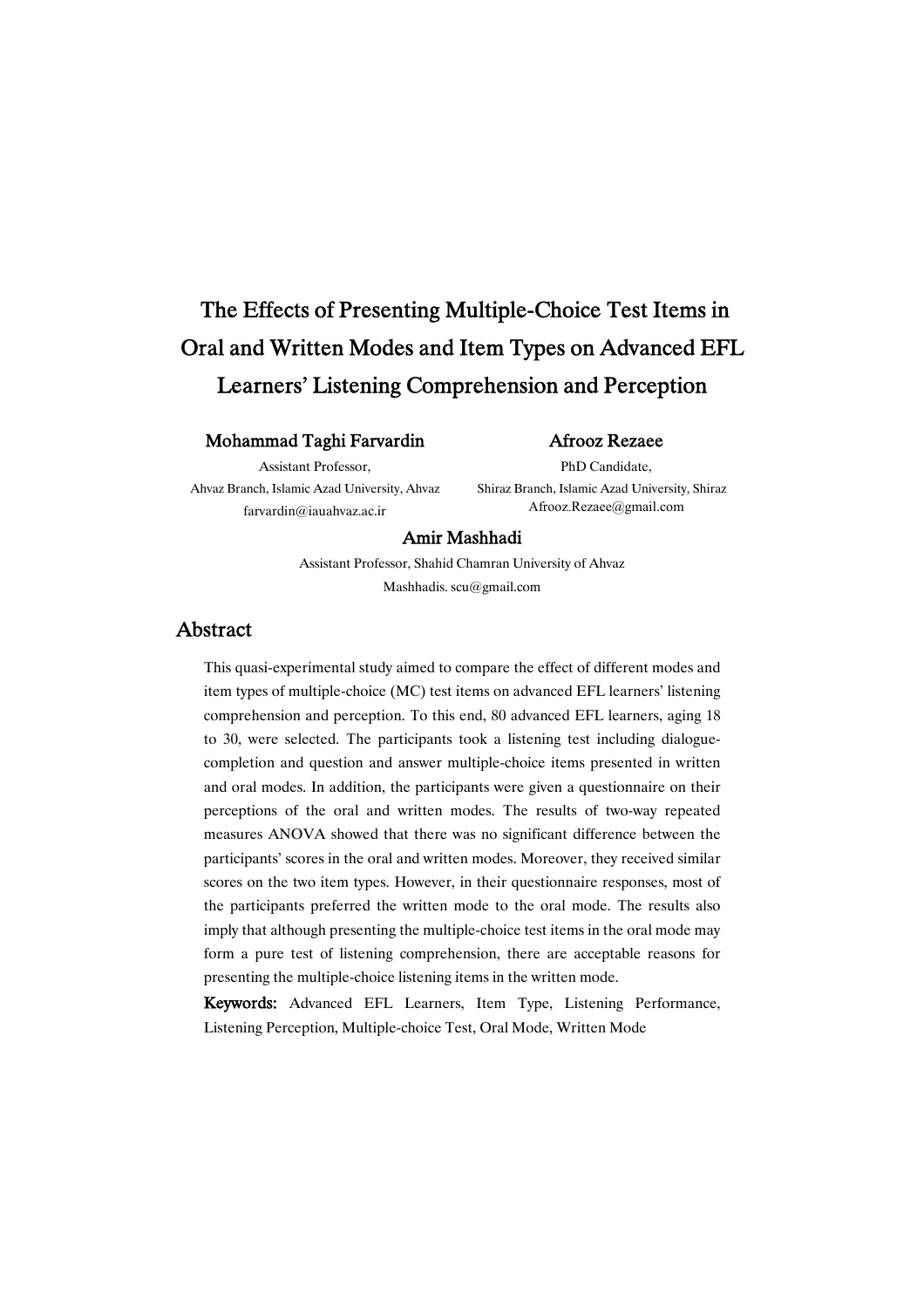# 1.Introduction

Listening has a key role in the second/foreign language learning, and its development is of prime concern to language teachers (Rubin, 1994). For many English as a foreign language (EFL) learners, listening is stressful and difficult to undertake (Chang & Read, 2013). Mendelsohn (2002) believes that listening is not a single process but it is a set of related processes which convey information. Moreover, testing second/foreign language listening is complex and multifaceted including many factors that may affect the test-takers' comprehension and performance (Cook, 2013). For instance, processing a second language (L2) requires better memory of listeners than processing their first language (L1) (Ohata, 2006). In this case, an L2 listening test may measure test-takers' memory capacity in addition to their listening competence. Therefore, the effect of testing methods on test-takers' performance has become a crucial issue in developing listening comprehension tests (Yanagawa & Green, 2008).

Among test types measuring L2 listening comprehension, multiple-choice (MC) test items have been emphasized more (Hemmati & Ghaderi, 2014). However, the results of previous studies have revealed that there is no unanimity whether all formats and modes of MC test items are equally suitable to measure EFL learners' listening performance (Chang & Read, 2013).There are three elements of MC items for listening comprehension: the questions or item stems, the answer options and the recording. However, the order, extent and mode of presentation of these elements can completely change the nature of the task (Yanagawa & Green, 2008). In this line, Bachman (1990) proposed that "in examining the effects of test method facets on language test scores, we are also testing hypotheses that are relevant to construct validity" (p. 258). The presentation mode is one aspect of the test method, and depending on the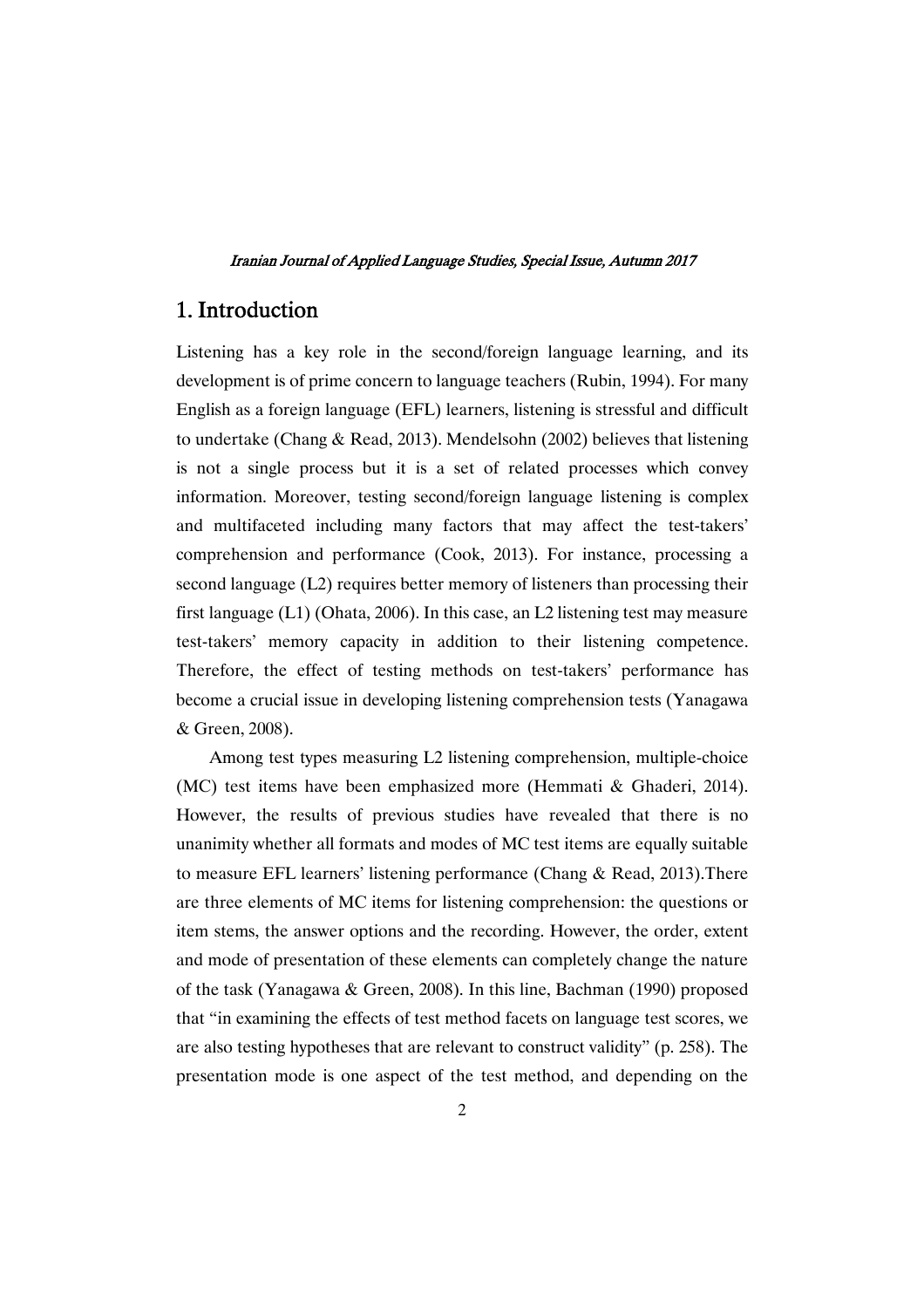mode, other factors not directly related to the target constructs can affect the results (Ohata, 2006). Thus, the presentation mode is required to be viewed in test development process, and construct-irrelevant factors should be minimized (Chang & Read, 2013). In the written mode of MC test, construct-irrelevant factors include reading ability, lexical attractiveness and uninformed guessing (Freedle & Kostin, 1999). Meanwhile, some scholars (e.g., Chang & Read, 2013; Yanagawa & Green, 2008) have argued that written mode of MC test can negatively influence the validity of the listening test since the reading ability might have been measured in the written mode. This could make the written mode less valid for a listening test. Oral mode, instead, involves short-term memory capacity, which is known to be limited for L2 learners (Cook, 2013). Moreover, it has been found that the oral mode increases test-takers' anxiety which could impact their test performance (Chang & Read, 2006).

Concerning the importance of L2 listening comprehension assessment, most of extant studies on the effects of different formats of MC questions on the listening comprehension of L2 listeners, have just focused on the written mode. To the best of the researchers' knowledge, there appears to have been few published research to indicate that presenting the MC test orally leads to a challenge for EFL listeners. Furthermore, there is a gap in the literature for conducting research on the effect of oral and written modes of MC items on advanced EFL learners' listening comprehension. Moreover, there is a need for further study to consider both mode and item type, since most research on item types have used items presented only in the written mode. Therefore, investigating how the mode difference works in association with different item types is required to gain a more thorough picture of these two factors' effect. In addition, EFL learners' perceptions toward the two item modes need to be examined.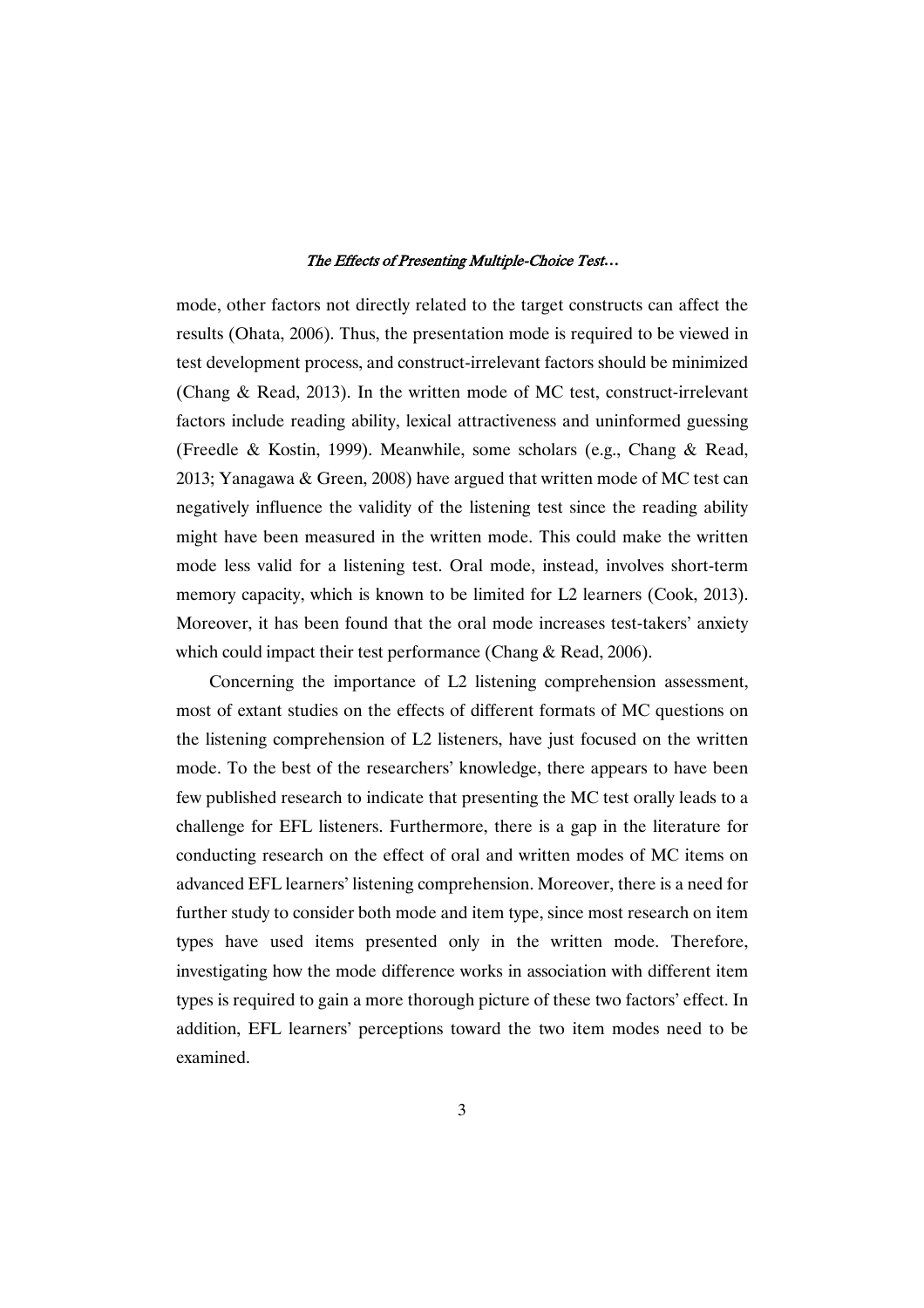# 2. Literature Review

### 2.1. Modes of Presenting MC Items

Previous research has yielded mixed results on the effect of presentingL2 listening comprehension test items in written mode on test-takers' performance (e.g., Chang, 2008; Iimura, 2010; Yanagawa & Green, 2008). Some studies (e.g., Iimura, 2010; Yanagawa & Green, 2008) showing positive effects of the written mode argued that previewing items in the written mode was helpful for test-takers since it provided contextual clues of the listening input and allowed test-takers to use metacognitive strategies such as goal setting and planning. Weir (1993), on the other hand, claimed that written items distract test-takers' attention on listening input, since providing item stems and options in written form requires test-takers' reading ability.

In addition to the lexical matching strategy, it has been argued that the written answer options "provides contradictory cues and complicating planning strategies" (Yanagawa & Green, 2008, p. 110). As test-takers' cognitive processes in listening tests is affected by the features of test methods, providing the written answer options is likely to question the validity of a listening test because it may not reflect an authentic listening process (Weir, 2005). In other words, although the written mode provides test-takers with contextual clues about the listening stimuli before listening, it lets them merely match some words from the listening to select the answer and the process does not reflect the real-life listening.

## 2.2.ItemTypes

Item type, as a feature of the test method, is believed to affect the test-takers' performance (Wolf, 1993). Previous studies on listening comprehension test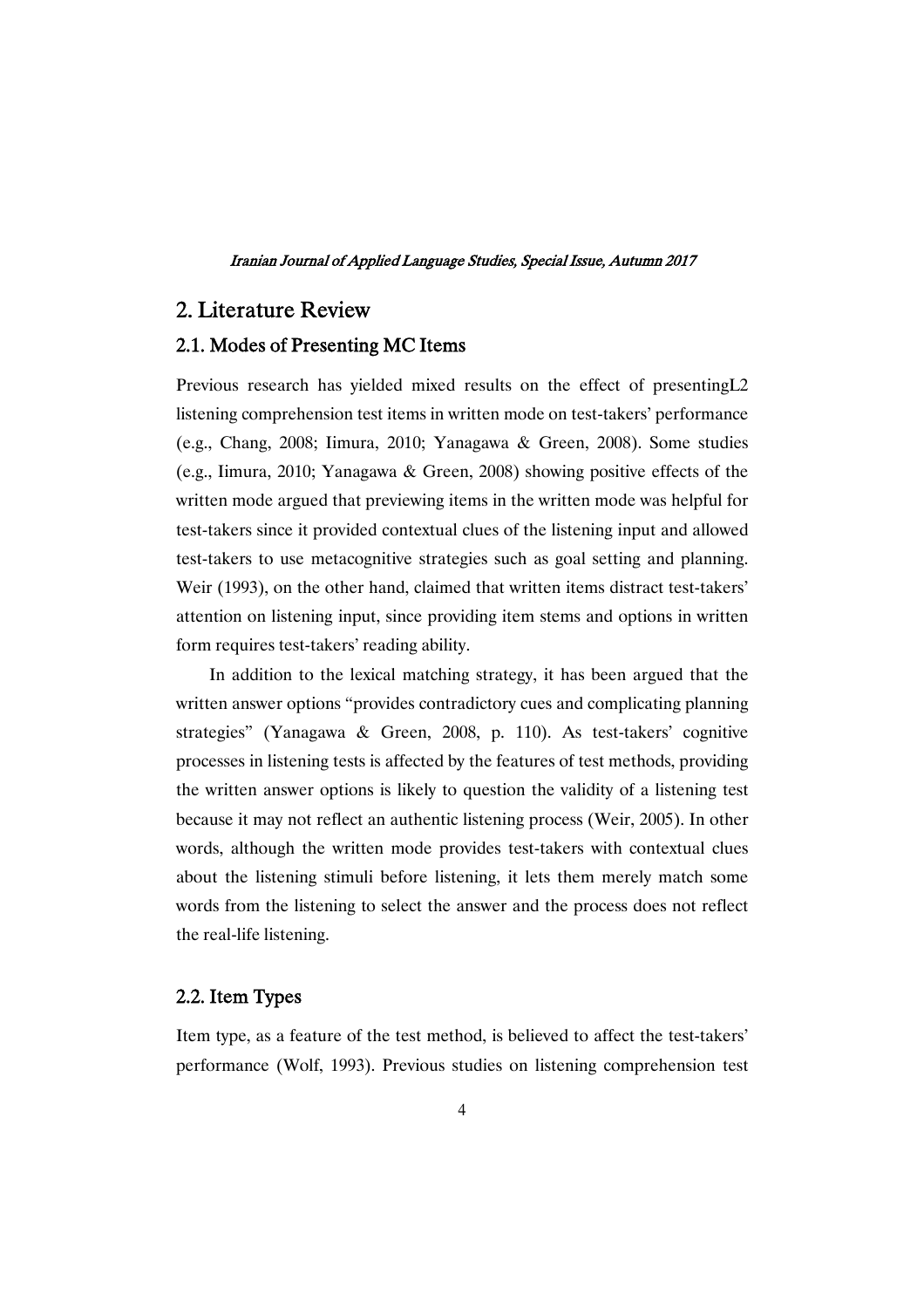item types have mostly focused on multiple-choice or open-ended questions (Cheng, 2004). The inconsistency in the test results among the formats have been reported to be mainly due to the different skills that they are requiring (Cheng, 2004). Although all the formats intended to measure the same construct, the listening ability, different formats could cause other factors to affect the performance. This implies the need for further research on different item types within one response form, because even the same response format has several different item types that measure the same construct but require different skills. This study specifically focused on two different listening comprehension multiple-choice item types, dialogue-completion and questionand-answer, which are the two most frequently used item types for the multiple-choice listening comprehension questions.

In addition, no studies on the effect of oral and written mode of question/option presentation made any distinction between different item types (Chang, 2005; Chang & Read, 2013; Wu, 1998; Yanagawa & Green, 2008). Chang and Read (2013), for example, did include different item types for their listening test, but did not mention which item types they used and did not report their effect on the results. Considering item types when examining the effect of presentation mode in multiple-choice items is worth investigating, because combined characteristics of test method affect test-takers' cognitive processing and test scores in a dissimilar way (Bachman & Palmer, 1996).

In other words, since different characteristics of test methods could interact with other characteristics, the effect of any item characteristic on testtakers' performance needs a detailed analysis in terms of its interaction with other factors (Brindley & Slatyer, 2002). In this line, Cheng (2004) called for a further study that considers both mode and item type, since most research on item types, including hers, used items presented only in the written mode.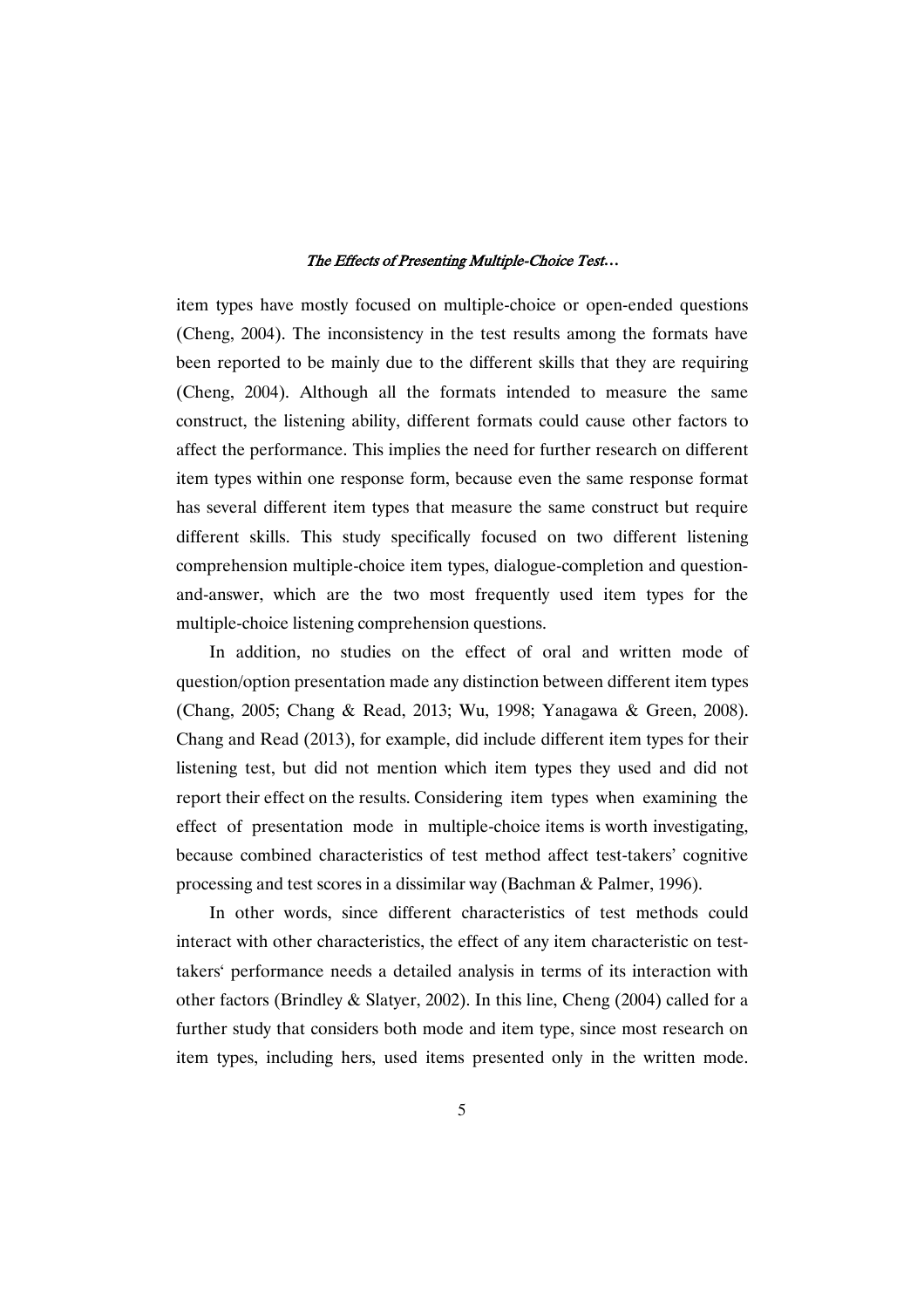Later, Chang and Read (2013) explored the effects of MC test items in different modes on L2 listeners' performance and perceptions. The results indicated that the examinees scored almost the same in both modes with the oral (66%) and the written (68%). In spite of all these studies, there still needs to address this issue more in designing L2 listening tests.

In light of the pedagogical needs and the research gaps, the present study investigated the effect of modes of item presentation together with that of different item types of MC questions on advanced learners' listening comprehension test performance and perception. To investigate the influence of item type, the two most widely-used MC questions item types were chosen to be examined for the present study: dialogue-completion and question-and answer item type. Moreover, the interaction between types of multiple-choice items (i.e., dialogue-completion and question and answer) in listening performance of advanced EFL learners was examined. In the present study, questions are presented before the listening stimuli in the oral mode to balance the two modes regarding the effect of reviewing questions.

### 2.3. Research Ouestions

To achieve the objectives of the study, the following questions were dealt with:

- Q1) Is there any significant difference between modes of presentation of multiple-choice items (i.e., oral and written) in listening performance of advanced EFL learners?
- Q2) Is there any significant difference between types of multiple-choice items (i.e., dialogue-completion and question and answer) in listening performance of advanced EFL learners?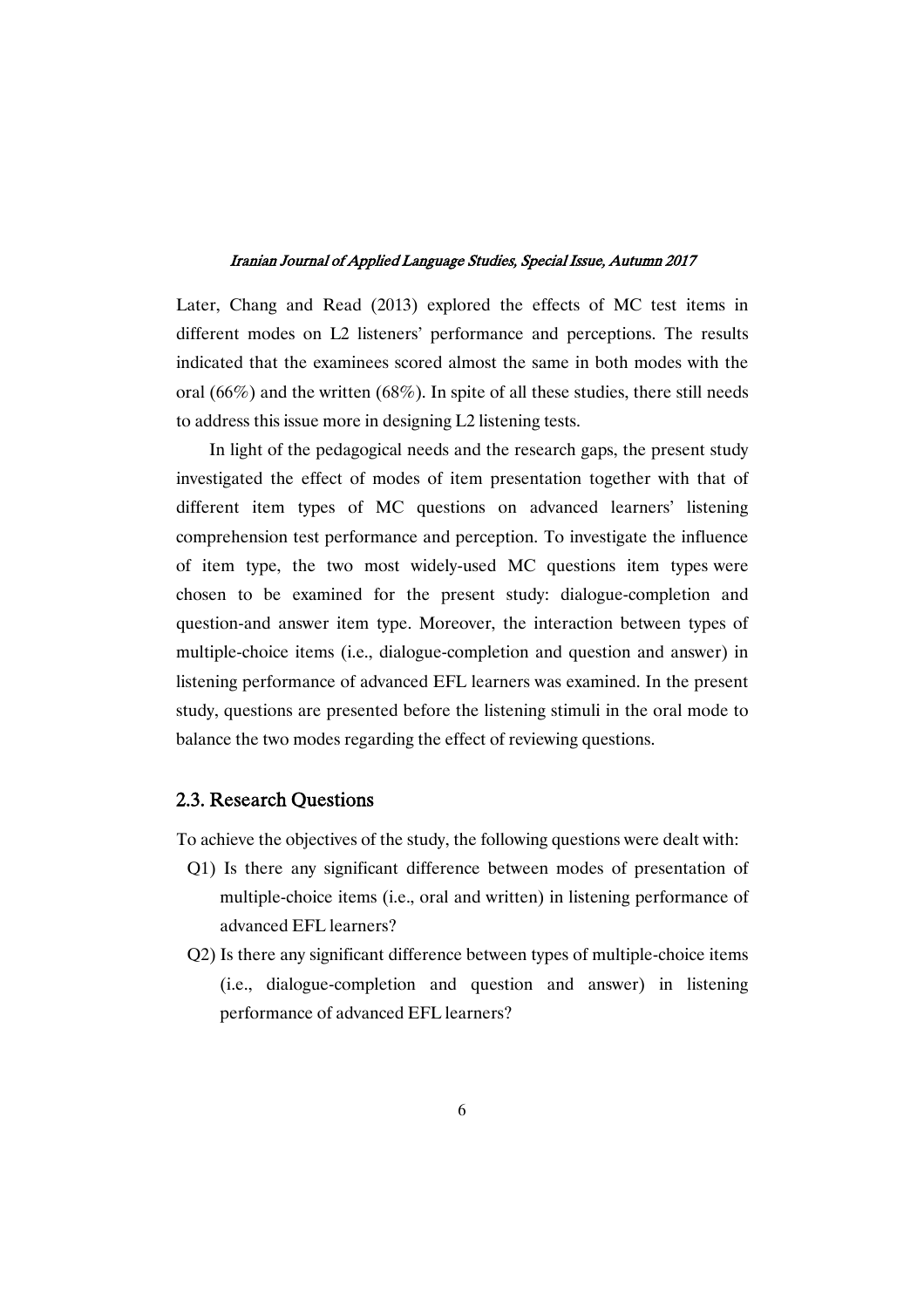- Q3) Is there any significant interaction between modes of presentation and types of multiple-choice items (i.e., dialogue-completion and question and answer) in listening performance of advanced EFL learners?
- Q4) How do advanced EFL learners perceive oral and written modes of test item presentation?

# 3.Methods

# 3.1.Participants

A total of 80 (42 male and 38 female) advanced EFL learners form four intact classes were selected. The participants were selected from the Adult Department of Iran Language Institute (ILI) in Ahvaz. The participants' age ranged from 18 to 30 ( $M=22.45$ ,  $SD=2.17$ ). The participants attended their class two days a week, for one hour and forty five minutes in the afternoon. The participants had all been learning English for an average of 4 years, beginning from Basic 1, which in turn qualifies the samples to be homogeneous. Two classes were assigned to Group A  $(n=40)$ , and the other two classes were assigned to Group B ( $n = 40$ ).

Moreover, to confirm that the two groups were homogeneous, Oxford Placement Test (OPT) which has a well-established reliability and validity (Allan, 2004), was adopted. OPT includes two sections, grammar and listening, each of which consists of 100 items. The required time to complete the test is 60 minutes. Each correct item received 1 point. Therefore, the maximum possible score was 200. The participants' scores ranged from 150 to 170, suggesting that they were at the advanced level of English proficiency  $(M= 159.33, SD = 3.67)$ .

In addition, to confirm that the two groups were of equivalent listening ability, an independent samples *t*-test was carried out on the participants'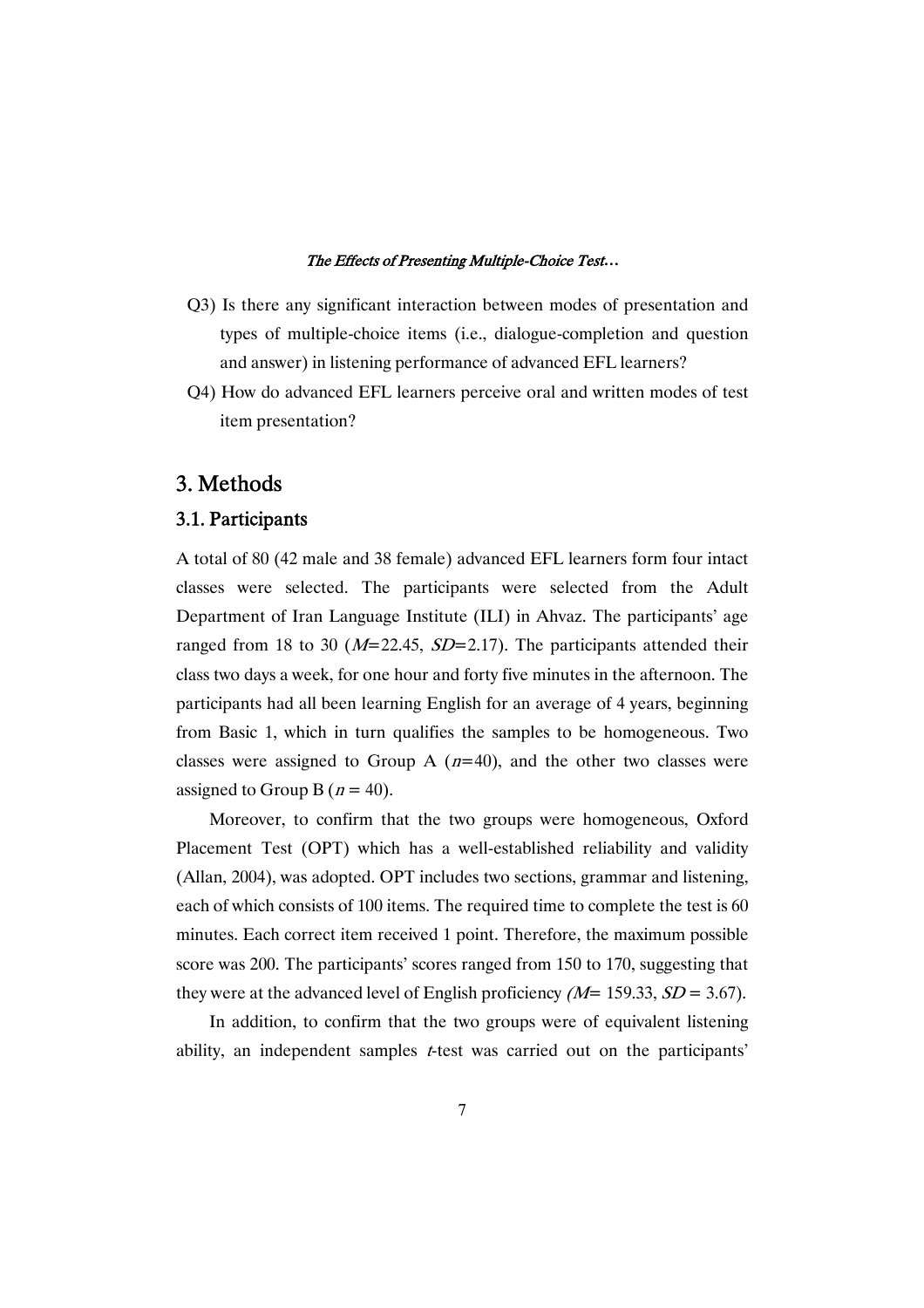listening comprehension scores on the OPT. No significant difference was found between Group A and Group B.

### 3.2.Instruments

### 3.2.1. Listening Comprehension Test

In this study, the researchers designed a listening comprehension test in two different modes of oral and written to assess the listening comprehension performance of the participants. The test consisted of 20 four-option MC items including two item types, i.e., dialogue-completion type (10 items) and the question-and-answer type (10 items) (see Appendix). Actually, these two item types require different listening skills in that the test-takers have to complete a short conversation by choosing the most appropriate and spontaneous response for the dialogue-completion items, while they have to get the main idea or make inferences based on the conversation for the question-and-answer items. Since the stimulus material for the dialogue-completion tasks is short conversations between two people, only dialogues, not monologues, were used for the question-and-answer items in this study to keep the stimulus of the two item types the same (Table 1).

| Section | Number of Items | Item Type                  | <b>Presentation Mode</b> |
|---------|-----------------|----------------------------|--------------------------|
|         |                 | Dialogue-completion        | Oral                     |
| 2       |                 | Dialogue-completion        | Written                  |
| 3       |                 | <b>Ouestion and answer</b> | Oral                     |
| 4       |                 | Question and answer        | Written                  |

Table 1. Structure of the Listening Comprehension Test

To counterbalance the order of the sections, two forms, Form A and Form B, were developed. For dialogue-completion items, for instance, around one half of the test-takers from each proficiency group took Form A, receiving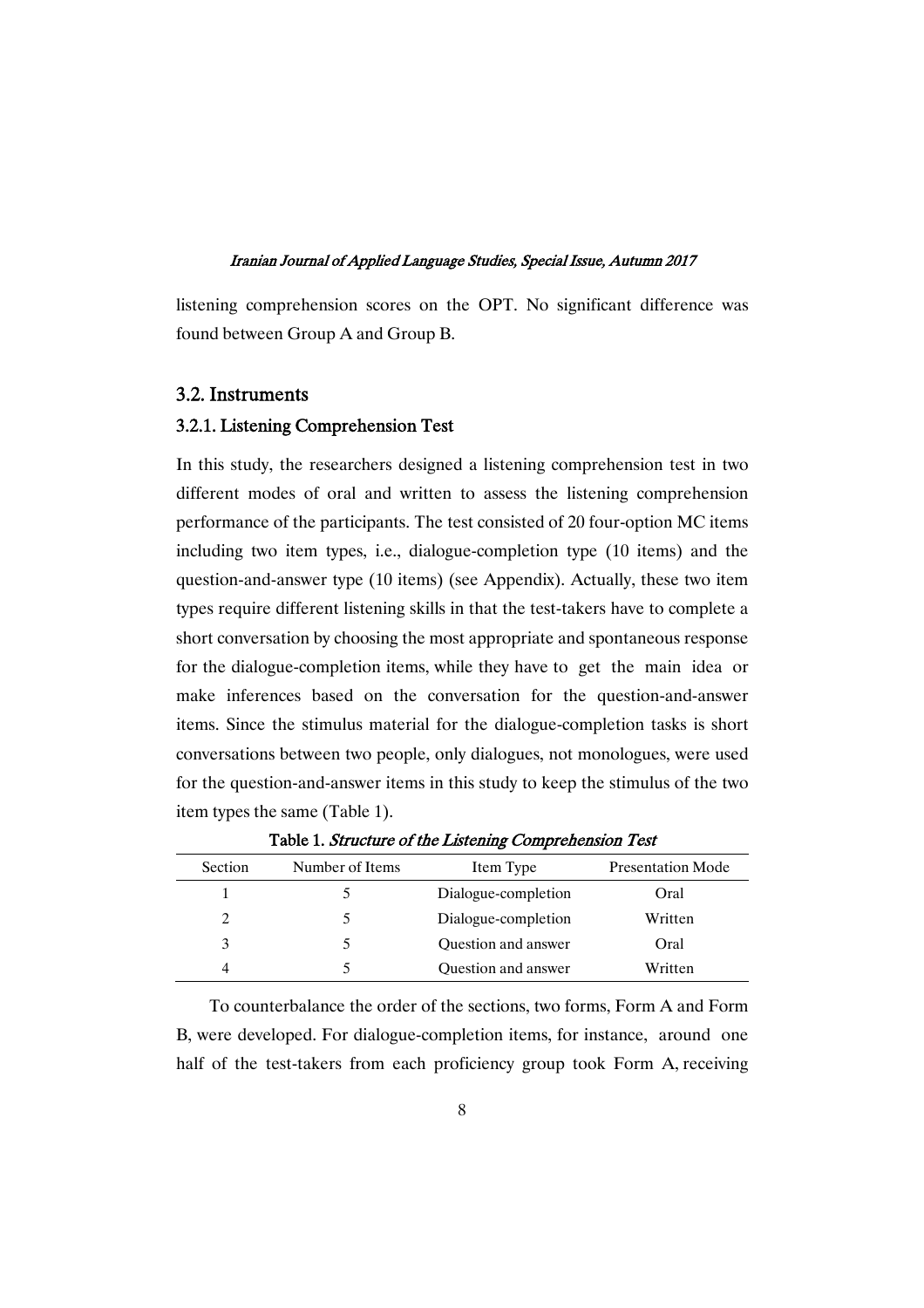questions 1 to 5 in the oral mode and 6 to 10 in the written mode. The other half who took Form B received questions 1 to 5 in the written mode and 6 to 10 in the oral mode. The two forms of the test and the form assignment are shown in Table 2.

|                     | Form A                           | Form B                           |
|---------------------|----------------------------------|----------------------------------|
| Dialogue-completion | Oral $(1-5)$ Written $(6-10)$    | Written $(1-5)$ Oral $(6-10)$    |
| Question and answer | Written $(11-15)$ Oral $(16-20)$ | Oral $(11-15)$ Written $(16-20)$ |
| Total items         | 20                               | 20                               |

Table 2. Forms of the Test

Both test forms had similar test types and number of items. In the oral mode, the pre-recorded input included the stimulus texts and the multiplechoice items (both the stem and the options). In the written mode, the input merely comprised the stimulus texts and the items were presented on a test paper.

The test was piloted with 20 advanced EFL learners other than those participating in the study to determine the difficulty of the test items, the clarity of the stimulus, appropriateness of speech rates, and the length of questions. Moreover, the difficulty of the tests in the two versions was well controlled to balance the language discrepancies between spoken and written forms. They were checked by two experienced teacher at the ILI. A male native speaker of English also made the recordings.

The reliability of the test measured through KR-20 formula was 0.84. The content validity of the test confirmed by two well-experienced ILI teachers who had more than 15 years of teaching experience at the ILI. Moreover, the concurrent validity of the test was measured by administering the listening section of TOEFL to the pilot group. Afterwards, the Pearson correlation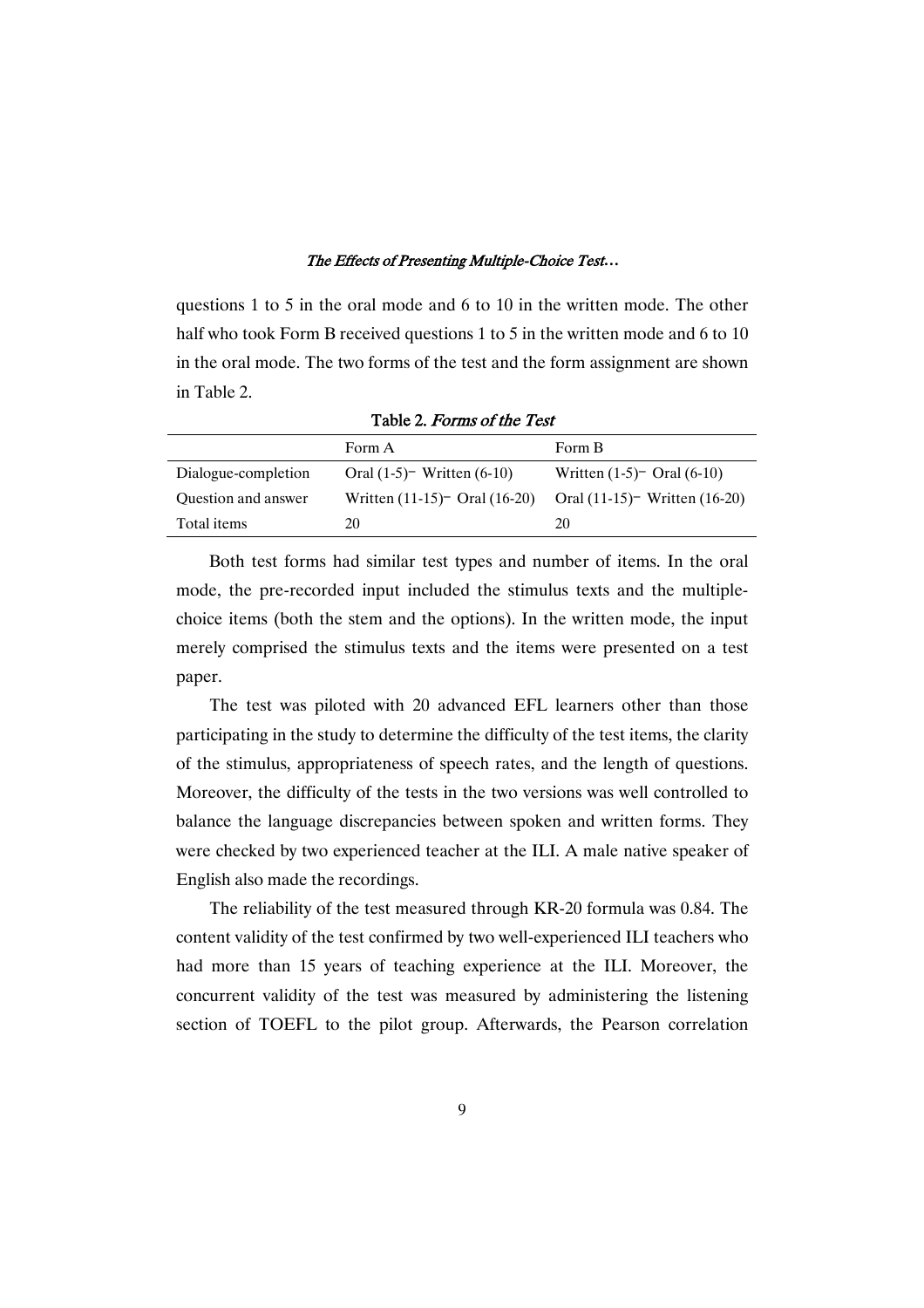coefficient between the scores on both tests was measured as 0.78 which is considered a high correlation.

### 3.2.2.Questionnaire

A nine-item questionnaire was adapted from Chang and Read (2013) to examine the participants' perceptions toward the test tasks. Items 1 to 6 used a five-point Likert response scale ranging from strongly agree to strongly disagree. Items 7 and 8 dealt with test-taking strategies used by efficient listeners. The response options for these two items ranged from always to never. The last item evaluated the overall difficulty of the two modes. Moreover, the questionnaire was piloted on 20 advanced level learners to assess its clarity and intelligibility. The reliability of the questionnaire was measured thorough Cronbach's alpha as 0.81.

### 3.3. Data Collection Procedure

Group A was given the oral mode first, followed by the written mode, and Group B had the reverse order (see Table 3). The total administration time was 20 minutes and both groups took the test on the same day. Moreover, the participants answered the questionnaire immediately after the tests.

| Group A                             | Group B                             |
|-------------------------------------|-------------------------------------|
| Taking Oral multiple-choice test    | Taking Written multiple-choice test |
|                                     |                                     |
| Taking Written multiple-choice test | Taking Oral multiple-choice test    |
|                                     |                                     |
| Filling out the questionnaire       | Filling out the question aire       |

Table 3. Procedure of the Study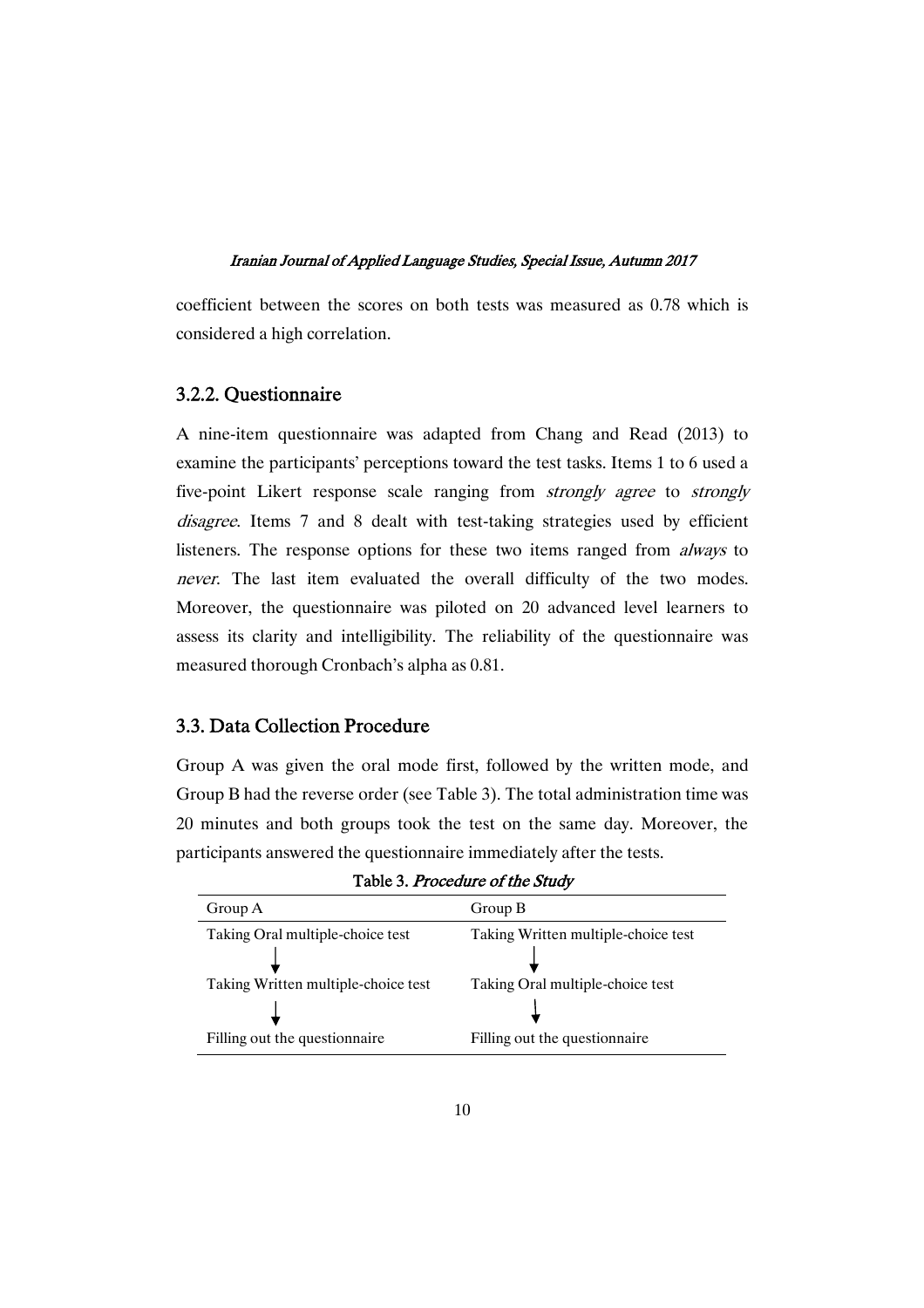### 3.4.DataAnalysis

SPSS 22.0 for Windows was employed for the statistical analysis. To answer the first three research questions, a repeated measure two-way ANOVA was used for analysis to examine the effect of presentation mode and item type on testtakers' L2 listening performance and perception. The two-way ANOVA was used because there were two independent variables (presentation mode and item type), and since all participants took the listening test in all different formats (both the oral and the written modes, and both the discoursecompletion and the question-and-answer item types), the repeated measure was employed. Moreover, the questionnaire results were analyzed item by item.

# 4. Results

### 4.1. Results of Repeated Measures Two-way ANOVA

For the first research questions, a repeated measures two-way analysis of variance (ANOVA) was employed to examine the effect of mode and item type on the participants 'scores on the listening comprehension test. The participants' mean scores and standard deviations for four different sets of listening comprehension tests are presented in Table 4. One point was given to each item and the four formats, DC-Oral, DC-Written, Q and A-Oral, and Q and A-Written, had 5 items each, so the highest score and the lowest score one could get was 5 and 0, respectively.

|       | DC-Oral |       | DC-written |       | O and A-Oral |       | O and A-Written |       |
|-------|---------|-------|------------|-------|--------------|-------|-----------------|-------|
|       | М       | SD.   | М          | SD.   | М            | SD    | м               | SD    |
| Group | 3.65    | 0.482 | 3.74       | 0.425 | 3.53         | 0.516 | 3.92            | 0.491 |

Table 4. Descriptive Statistics

Note: DC: Dialogue-completion type, Q and A: Question-and-answer type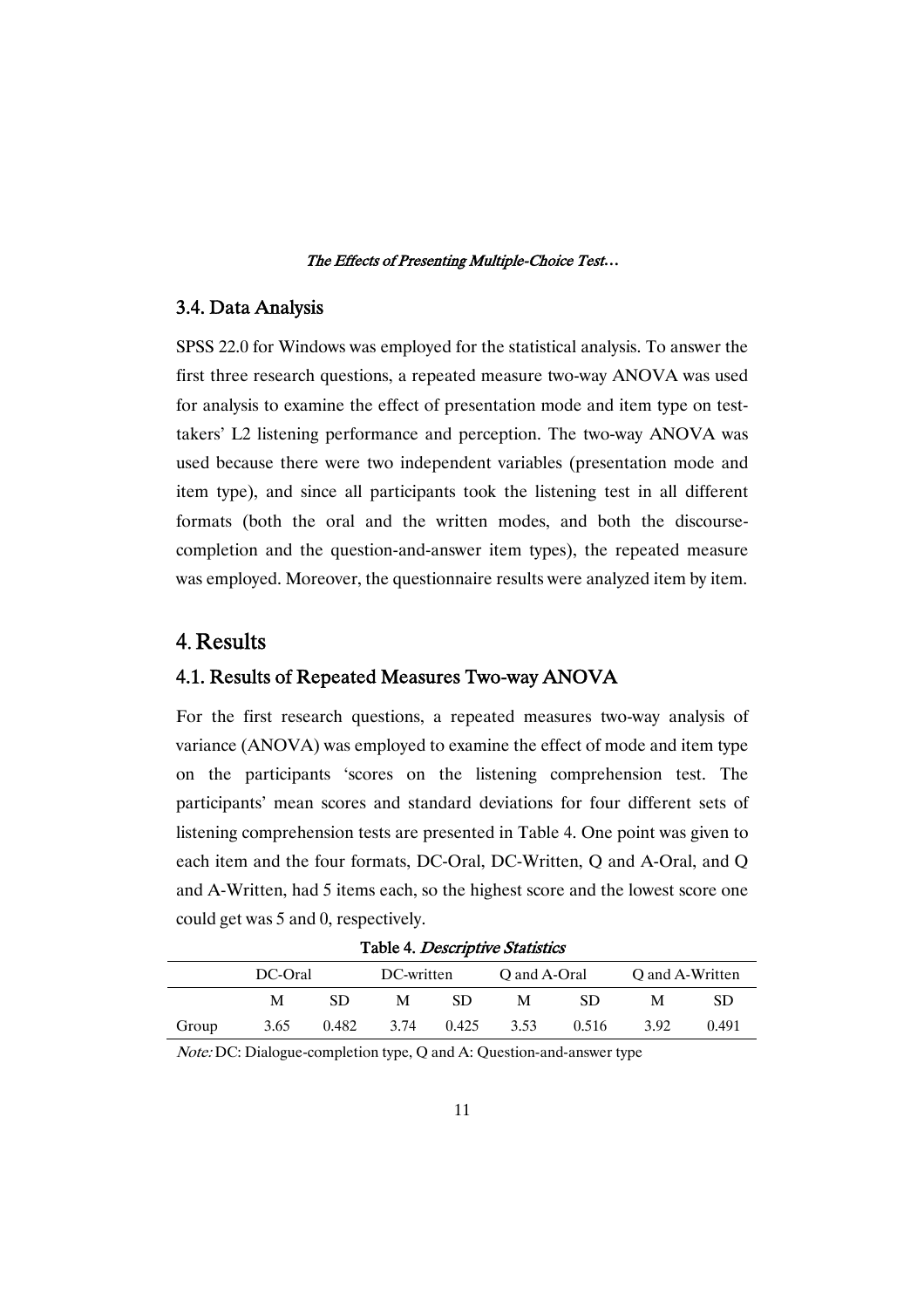To make sure that the distribution was normal, Shapiro-Wilk test was used. The significance values showed that distributions were normal because the  $p$ -values were more than 0.05. To explore the effects of the presentation modes and item types on advanced learners' listening comprehension, a repeated measure two-way ANOVA was run (Table 5).

|       |           |       |    |       | <b>1 able 5. <i>Results of 1 Wo-Way AINOVA</i></b> |               |                  |
|-------|-----------|-------|----|-------|----------------------------------------------------|---------------|------------------|
|       | Source    | SS    | df | MS    | F                                                  | $\mathcal{D}$ | Partial $\eta^2$ |
|       | Item Type | 2.874 |    | 2.874 | 4.921                                              | 0.127         | 0.091            |
|       | Mode      | 0.691 | 1  | 0.691 | 1.506                                              | 0.314         | 0.023            |
| Group | IT*Mode   | 0.084 |    | 0.084 | 0.735                                              | 0.625         | 0.007            |
|       | Error     | 7.253 | 79 | 0.162 |                                                    |               |                  |

Table 5. Degults of Two-way ANOVA

As shown in Table 5, no significant main effects were shown for Item Type and Mode [F (1, 79)=4.921,  $p = 0.127$ ; F (1, 79)=1.506,  $p = 0.314$ ]. Moreover, there was no significant interaction effect between Item Type and Mode  $[F(1, 79) = 0.084, p = 0.625].$ 

### 4.2. Results of the Questionnaire

To answer the second research question, the participants' responses to the questionnaire were analyzed. The questionnaire responses are displayed in Tables 6 and 7. Table 6reports the responses to the first eight items.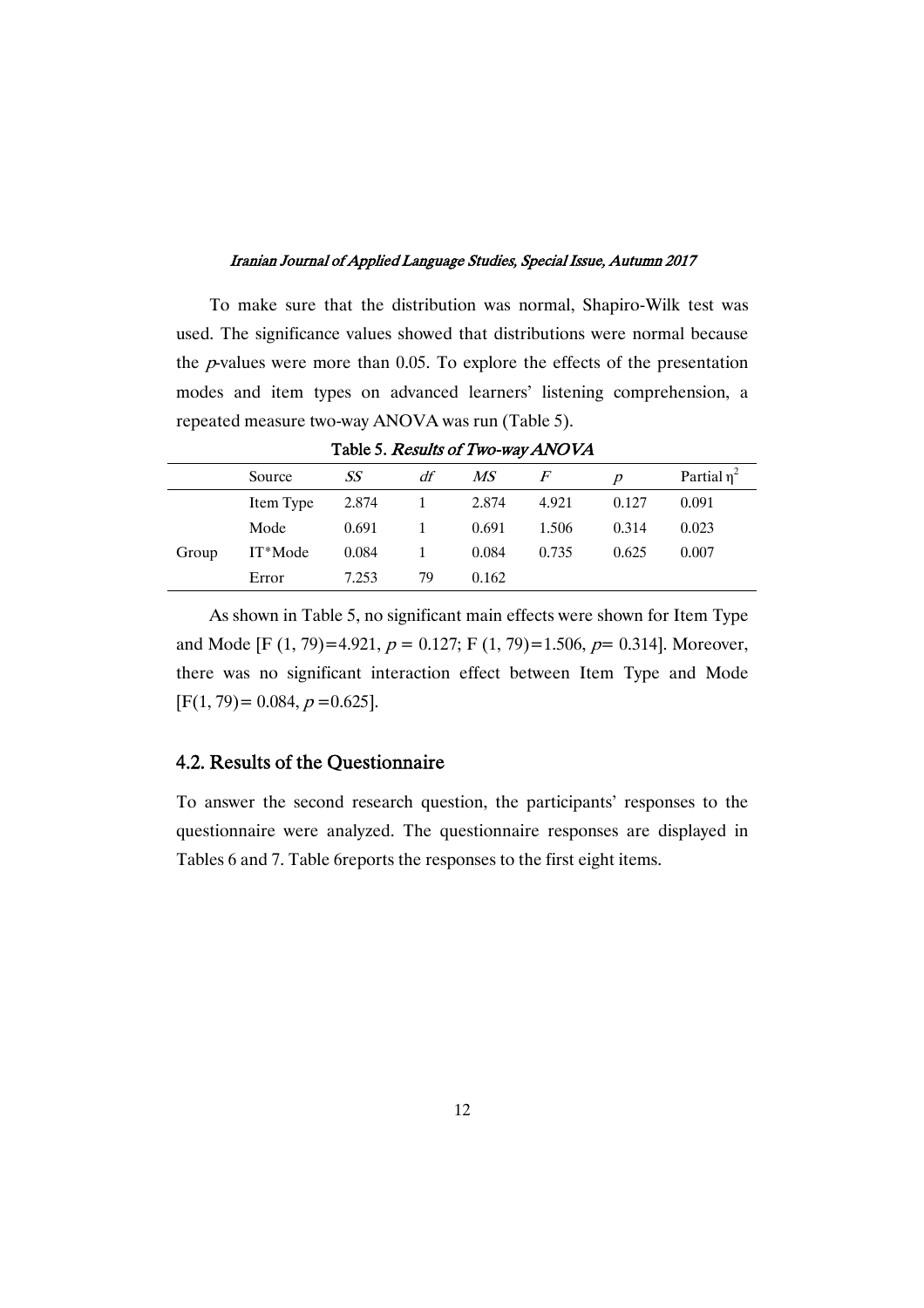| Item no.                                                                         | Frequency of rating (percentages) |                                   |                                                     |              |                                                                                     |
|----------------------------------------------------------------------------------|-----------------------------------|-----------------------------------|-----------------------------------------------------|--------------|-------------------------------------------------------------------------------------|
|                                                                                  | 1 (strongly<br>agree)             | $2$ (agree)                       | 3 (neutral)                                         | 4 (disagree) | 5 (strongly<br>disagree)                                                            |
| $\mathbf{1}$                                                                     |                                   |                                   |                                                     |              | I felt oral MC was easy because I did not have to worry about not understanding     |
|                                                                                  |                                   | the questions and answer options. |                                                     |              |                                                                                     |
|                                                                                  | 4(5%)                             | 10(13%)                           | 28 (35%)                                            | 33 $(41\%)$  | 5(6%)                                                                               |
| $\overline{c}$                                                                   |                                   |                                   |                                                     |              | I felt written MC was easy because I did not have to worry that I might not aurally |
|                                                                                  |                                   |                                   | comprehend the oral questions and answer options.   |              |                                                                                     |
|                                                                                  | $9(11\%)$                         | 31(38%)                           | 29 (37%)                                            | $8(10\%)$    | 3(4%)                                                                               |
| 3                                                                                |                                   |                                   |                                                     |              | I felt oral MC was difficult because I could not read the questions and options     |
|                                                                                  | before hearing the input.         |                                   |                                                     |              |                                                                                     |
|                                                                                  | 6(8%)                             |                                   | $35(43%)$ 24 (30%)                                  | 12(15%)      | 3(4%)                                                                               |
| 4                                                                                |                                   |                                   |                                                     |              | I felt written MC was difficult because I could not finish reading the questions    |
|                                                                                  | and options.                      |                                   |                                                     |              |                                                                                     |
|                                                                                  | $2(2\%)$                          | 6(8%)                             | 31(39%)                                             | 34 $(42\%)$  | 7(9%)                                                                               |
| 5                                                                                |                                   |                                   |                                                     |              | I had no difficulty remembering the questions and options while doing the oral      |
|                                                                                  | MC questions.                     |                                   |                                                     |              |                                                                                     |
|                                                                                  | 7(9%)                             |                                   | $13(16\%)$ $25(32\%)$ $31(38\%)$                    |              | 4(5%)                                                                               |
| 6                                                                                |                                   |                                   |                                                     |              | Doing written MC was difficult because I had to read and listen at the same time.   |
|                                                                                  | $2(2\%)$                          | 5(6%)                             | 28(35%)                                             | 37(47%)      | $8(10\%)$                                                                           |
|                                                                                  | Frequency of rating (percentages) |                                   |                                                     |              |                                                                                     |
|                                                                                  | 1 (always)                        | 2(often)                          | 3 (sometimes) 4 (rarely)                            |              | $5$ (never)                                                                         |
| 7                                                                                |                                   |                                   |                                                     |              | When doing oral MC items, I did not have to wait until the speaker finished all     |
|                                                                                  |                                   |                                   | the options. I chose the right one once I heard it. |              |                                                                                     |
|                                                                                  | 7(9%)                             |                                   | $24(30\%)$ $23(28\%)$                               | 20(25%)      | 6(8%)                                                                               |
| When doing written MC, I did not have to finish reading all options. I chose the |                                   |                                   |                                                     |              |                                                                                     |
| $8\,$                                                                            | right one once I heard it.        |                                   |                                                     |              |                                                                                     |
|                                                                                  |                                   | $11(14\%)$ $30(36\%)$ $25(32\%)$  |                                                     | 10(13%)      | 4(5%)                                                                               |

# Table 6. Responses of Participants to Questions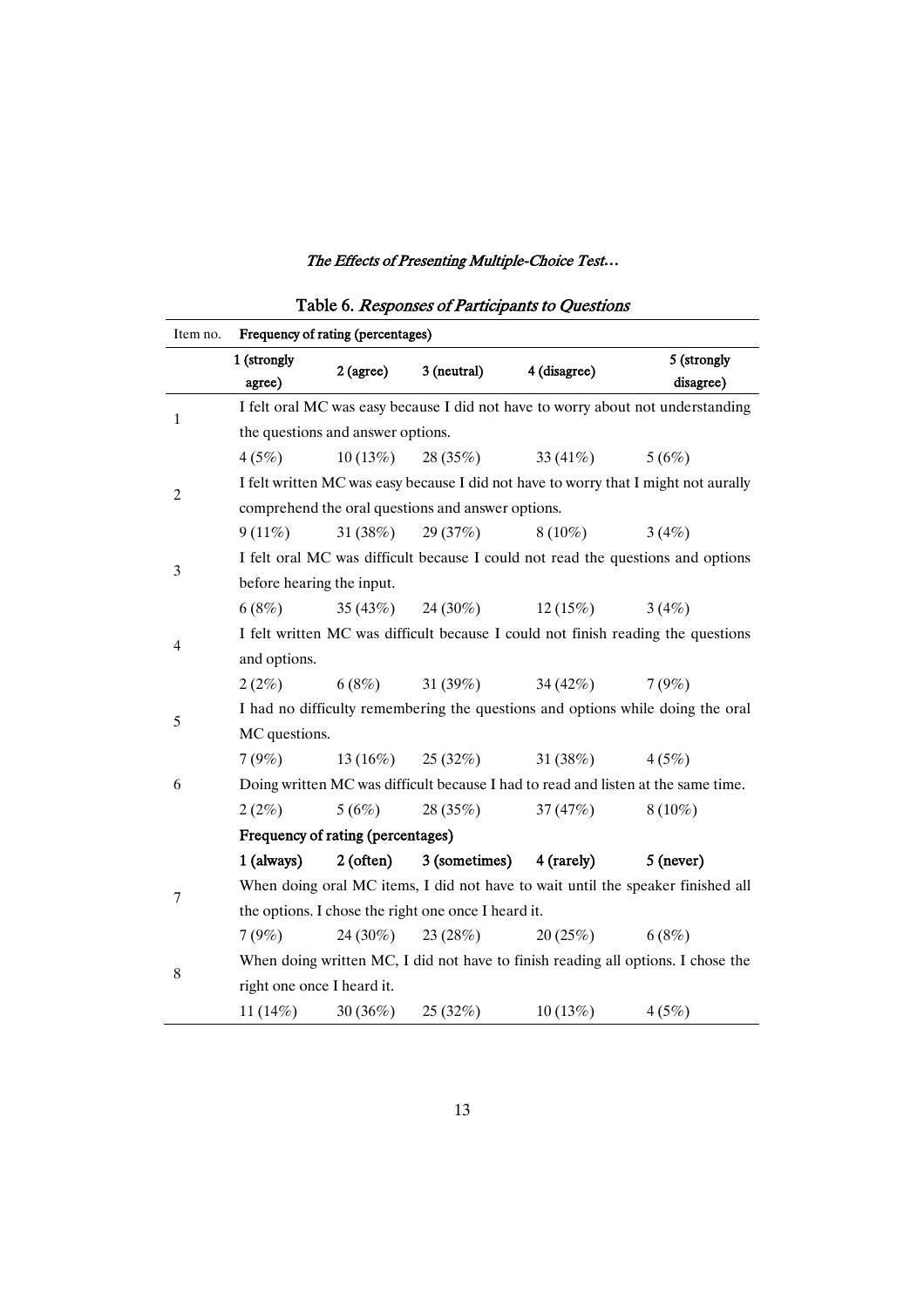Items 1, 3, 5, and 7 dealt with the participants' perceptions toward the oral test items, while Items 2, 4, 6, and 8 focused on the written mode. The results showed that a large number of the respondents perceived oral items as difficult (Items 1 and 3). About 43% of participants responded that they had problem in remembering the whole test item (Item 5). This indicated the role of memory in answering the oral items. The responses to Item 7 were mixed; the responses were spread almost evenly on both sides.

On the other hand, the responses to the written items inclined to the positive side of the scale, with 49% strongly agreeing or agreeing that the written mode was easy (Item 2). Only did 10% report that they had difficulty reading the whole question (Item 4). In addition, 8% strongly agreed or agreed that listening simultaneously to oral input and reading test items was difficult (Item 6). In Item 8, half of the participants agreed or strongly agreed that they often chose their response option immediately, once they heard it. In addition to the eight specific items, the participants were asked to assess whether one mode was easier than the other (see Table 7).

|               | Frequency   |
|---------------|-------------|
| Oral mode     | $9(11\%)$   |
| Written mode  | 41 $(51\%)$ |
| No difference | 30 $(38%)$  |
| Total         | 80          |

Table 7. Which Mode is Easier? (Oral, Written, No Difference)

The results presented in Table 7 show that more than half of participants viewed written MC items easier than the oral MC ones. Generally, most participants considered test items in the written mode easier than the oral mode.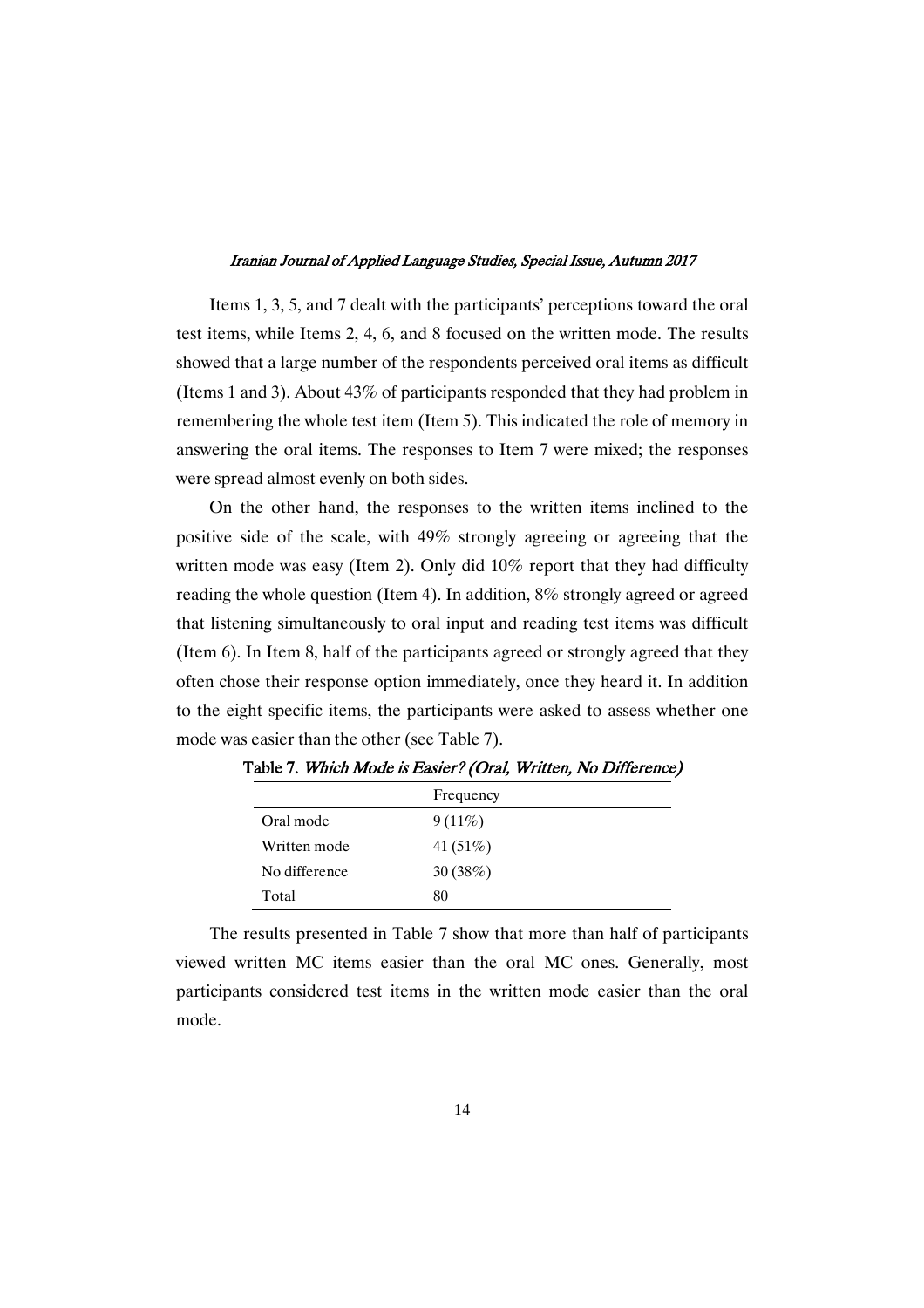# 5. Discussion and Conclusion

The results revealed that the advanced EFL learners performed equally well whether the questions and answers were recorded or written. Moreover, no significant main effects were shown for Item Type and Mode. Furthermore, there was no significant interaction effect between Item Type and Mode. This result is consistent with earlier studies which compared the scores of oral and written mode between participants with higher and lower proficiency levels (Chang & Read, 2013; Yanagawa & Green, 2008). Moreover, the participants' scores on the question-and-answer type items were similar to those of dialogue-completion items. While the input listening stimuli for the dialogue-completion items consisted of 3 turns, that for the question-andanswer items consisted of 6 turns. The answer options for the question-andanswer items were also relatively longer. The average number of words in an option for a question-and-answer item was 9.2, whereas that for a dialoguecompletion item was 7.5. Generally, the two modes of presenting MC items had no significant difference in participants' performance. Moreover, advanced EFL learners perceived the written mode as easier than the oral mode since the written mode presented questions and answer options for them to read.

The advanced learners performed similarly in the written and the oral items. However, in the questionnaire, the majority of them (51%) responded that written items were easy because they did not have to worry about not comprehending the oral prompts. One reason can be lack of opportunity in the oral mode to pre-read the questions and answer options (Chang & Read, 2006; Yanagawa & Green, 2008). Few participants (18%) regarded the oral items as easy. One reason can be the fact that the oral mode is less familiar to EFL learners. In fact, this listening test mode is not as widely used as the written mode. Moreover, the EFL learners are not able to have an access to the clues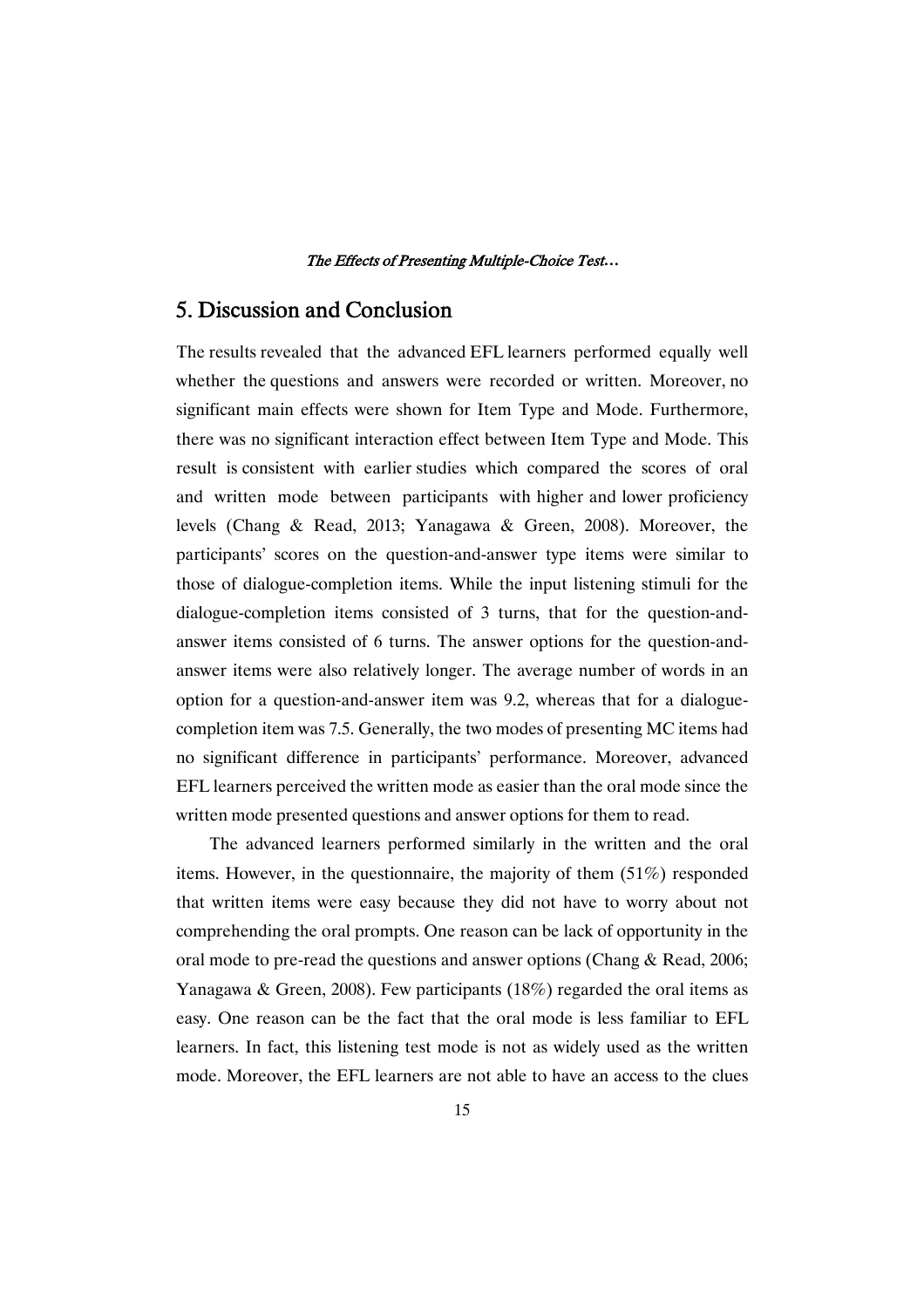from previewing the items in the oral mode, which has been viewed as a key factor (Yanagawa & Green, 2008). More than half  $(57%)$  of participants disagreed that reading and listening simultaneously caused difficulties while responding to items in the written mode (Item 6). This is in line with studies showing that higher level students are also good readers (Chang, 2005). Advanced learners also seemed to be strategically skillful in responding to test items (Items 7 and 8) in both modes, and in particular the written items.

Taking into account the participants' listening test results, it seemed that when a learner possesses both good listening and reading skills, their performance will be less affected by the mode of testing, as Yanagawa and Green (2008) also noted. From a psychological perspective, EFL learners feel more secure when they can visualize the written form of a word, as many studies have shown that a source of difficulty for L2 listeners is that they are slow at matching written form with spoken form (Chang & Read, 2006, 2013). From a strategic perspective, the written mode allows test-takers to have more control over their strategies. For these reasons, it is understandable that the majority of the participants preferred the written to the oral mode.

It can be concluded that both oral and the written modes were found to have strengths and weaknesses with respect to construct validity. The influence of reading ability on test-takers' listening comprehension performance could be avoided with the oral presentation mode by providing all questions and options orally, but this imposed an additional memory burden on the test-takers. On the other hand, test-takers felt less anxious with written questions and options, because they did not have to remember them. However, the written mode required a certain level of reading proficiency and entailed other reading related construct-irrelevant factors, such as predicting without listening and using word matching strategies.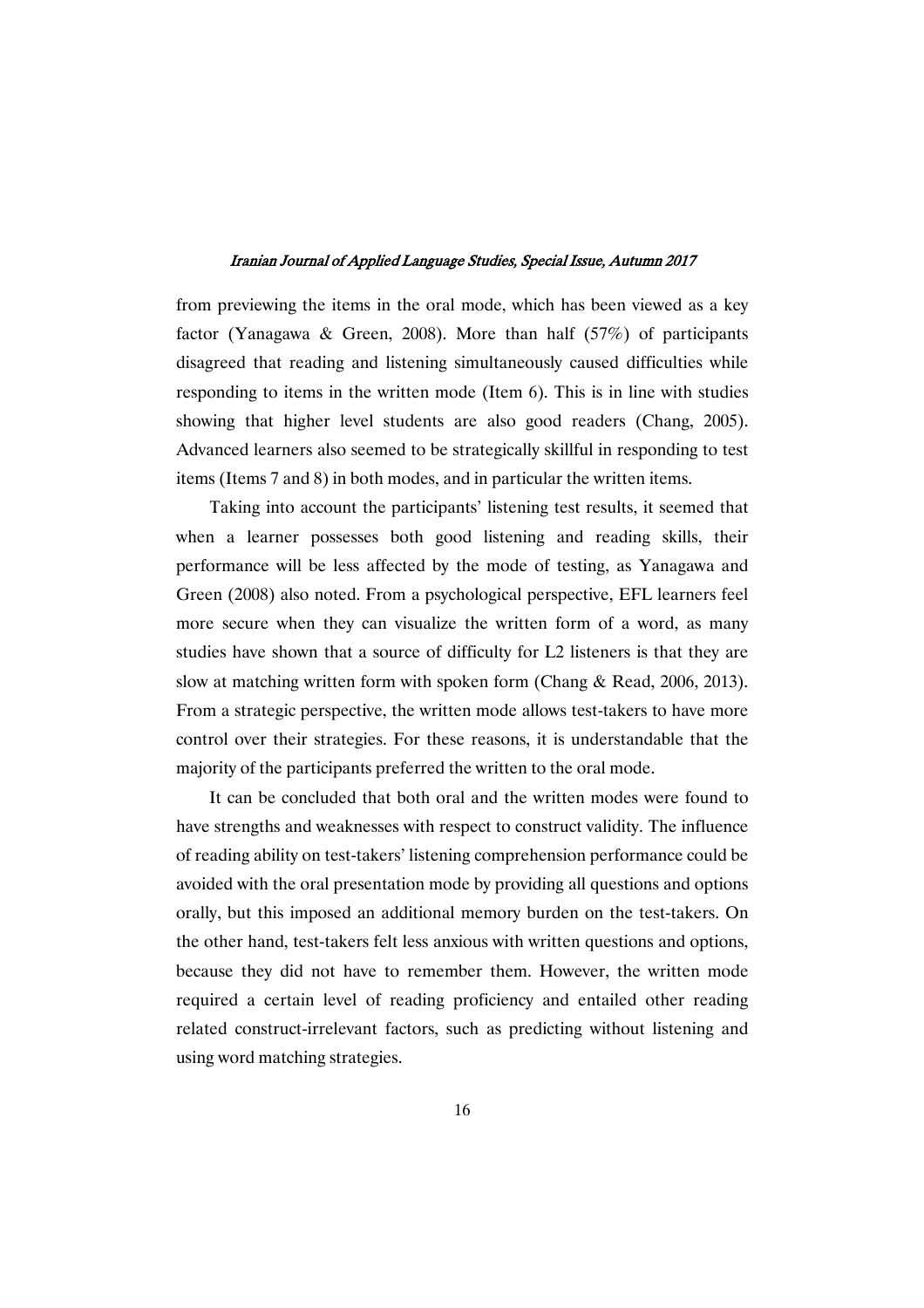Based on participants' performance and perception on the different formats of listening tests, some suggestions can be made for EFL test developers and teachers. It is recommendable to give the MC items orally, because it does not require reading ability which could impede the test-takers with low reading proficiency from fully demonstrating their listening ability. This is mainly advisable for the dialogue-completion items, since the test-takers have to choose a response that is a part of the whole orally-given conversation. However, the written mode can be more proper when the options are too long for the oral mode and too difficult for the test-takers to process with their memory capacity only by listening. The written mode can also have a positive effect on the test-takers by reducing their test anxiety. However, if the questions and options are to be delivered in written form, they should be written in easy language not to require a high level of reading ability.

There were some limitations in this study. This study did not control for item difficulty, e.g., the order of the correct option in the oral mode, the location of necessary information for correct options, and the lexical overlap between input text and test items and all variables that were shown to be significant in previous research (Kostin, 2004; Yanagawa & Green, 2008). Moreover, to relive the memory burden of the aural mode not by giving the written options but by reducing their number, the interaction effect between the number of options and the presentation mode needs to be investigated. Finally, the appropriate length or complexity of the language for the options in the written mode can be examined in relation to the test-takers' proficiency level.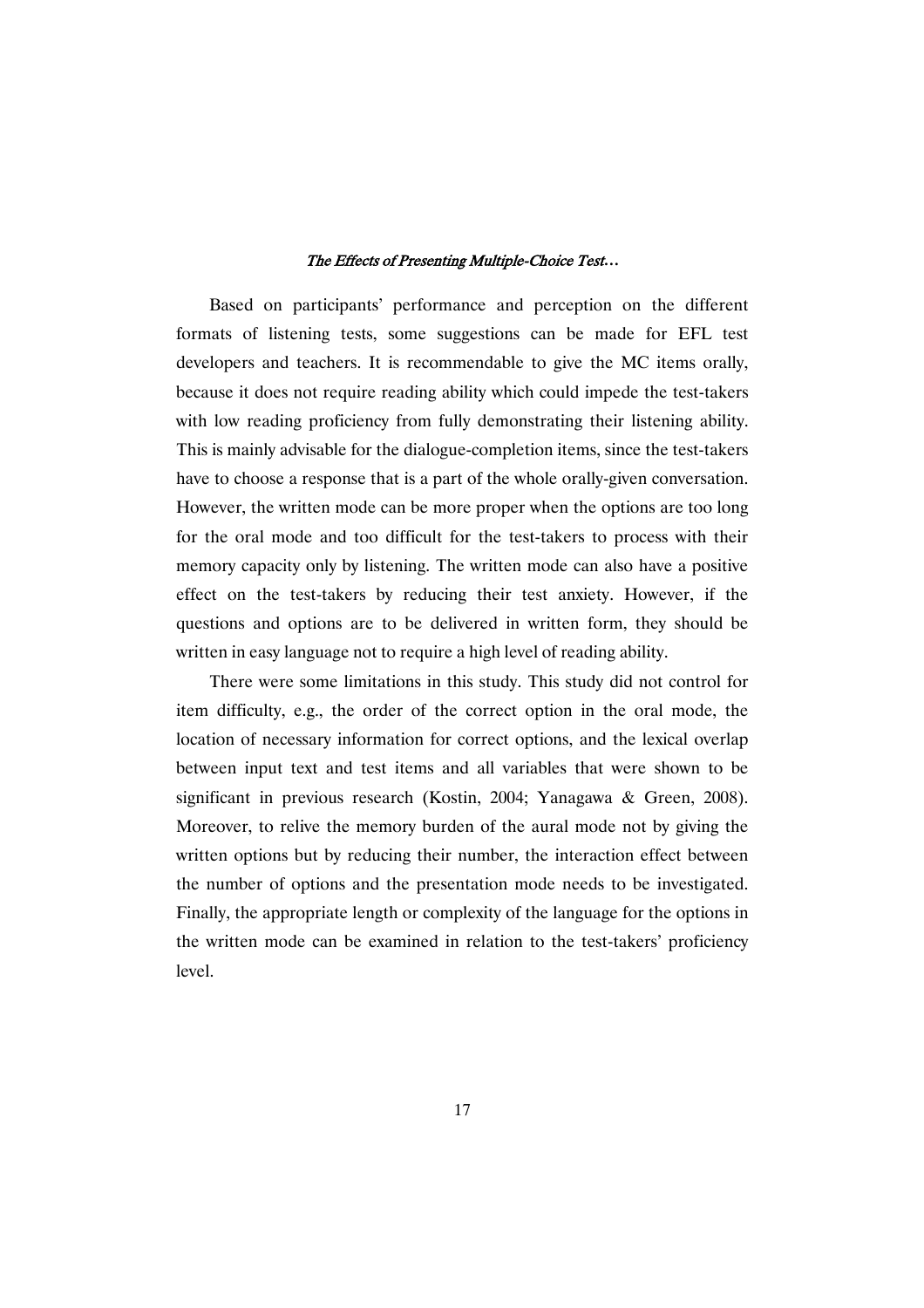### Acknowledgements

The authors wish to thank the Ahvaz Branch, Islamic Azad University for the financial support. Moreover, the authors would like to thank all the editors and reviewers for their comments in the development and improvement of this paper.

# References

Allan, D. (2004). The Oxford placement test. Oxford: Oxford University Press.

- Bachman, L. F. (1990). *Fundamental considerations in language testing*. Oxford, UK: Oxford University Press.
- Bachman, L. F., & Palmer, A. S. (1996). Language testing in practice: Designing and developing useful language tests. Oxford, UK: Oxford University Press.
- Brindley, G., & Slatyer, H. (2002). Exploring task difficulty in ESL listening assessment. Language Testing, <sup>19</sup>(4), 369-394.
- Buck, G. (1991). The testing of listening comprehension: An introspective study. Language Testing, <sup>8</sup>(1), 67-91.
- Buck, G. (2001). Assessing listening. Cambridge: Cambridge University Press.
- Chang, A. C. (2005). The perceived effectiveness of question preview in listening comprehension tests by EFL learners. New Zealand Studies in Applied Linguistics, <sup>11</sup>, 75-99.
- Chang, A. C. (2008). Listening strategies of L2 learners with varied test tasks. TESL Canada Journal, <sup>26</sup>(1), 1-26.
- Chang, A. C., & Read, J. (2006). The effects of listening support on the listening performance of EFL learners. *TESOL Quarterly*, 40(2), 375-397.
- Chang, A. C., & Read, J. (2013). Investigating the effects of MC listening test items in the oral versus written mode on L2 listeners' performance and perceptions. System, 41, 575-586.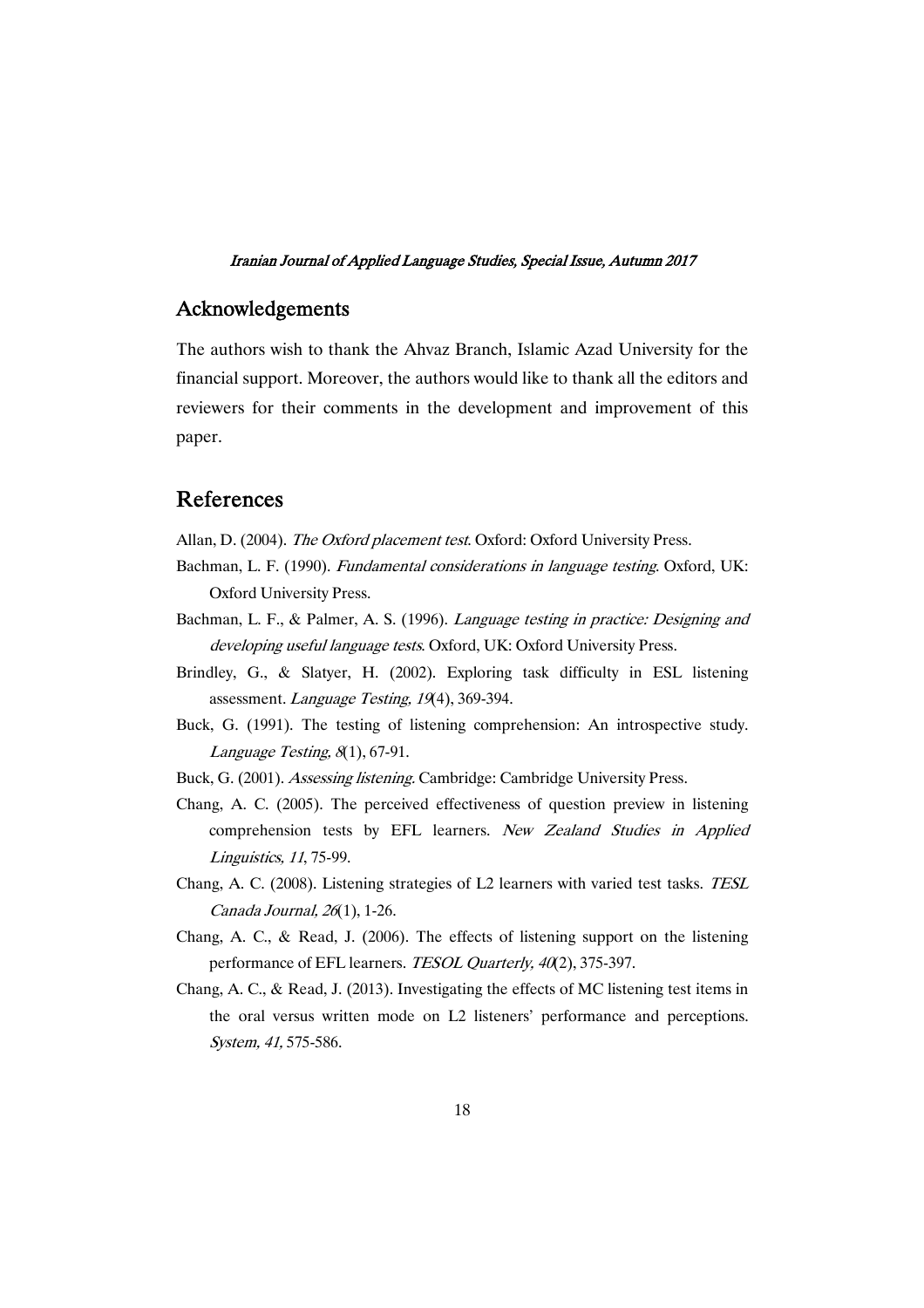- Cheng, H. F. (2004). A comparison of MC and open-ended responses formats for the assessment of listening proficiency in English. Foreign Language Annals, <sup>37</sup>, 544- 555.
- Cook, V. (2013). Second language learning and language teaching. London, UK: Routledge.
- Freedle, R., & Kostin, I. (1999). Does the text matter in a multiple-choice test of comprehension? The case for the construct validity of TOEFL's minitalks. Language Testing, <sup>16</sup>, 2-32.
- Gilakjani, A., & Ahmadi, M. (2011). A study of factors affecting EFL learners' Listening comprehension and the strategies for improvement. English Language Teaching and Research, <sup>2</sup>, 977-988.
- Hemmati, F., & Ghaderi, E. (2014). The effect of four formats of multiple-choice questions on the listening comprehension of EFL learners. *Procedia-Social and* Behavioral Sciences, <sup>98</sup>, 637–644.
- Hughes, A. (2003). Testing for language teachers (2nd ed.). Cambridge University Press, Cambridge.
- Iimura, H. (2010). Factors affecting listening performance on multiple-choice tests: The effects of stem/option preview and text characteristics. Language Education & Technology, <sup>47</sup>, 17-36.
- Kostin, I. (2004). Exploring item characteristics that are related to the difficulty of TOEFL dialogue items. Princeton, NJ: Educational Testing Service.
- Mendelsohn, D. (2002). The lecture buddy project: An experiment in EAP listening comprehension. TESL Canada Journal, 20(1), 64-73.
- Ohata, K., (2006). Auditory short-term memory in L2 listening comprehension processes. Journal of Language Learning, <sup>5</sup>, 21-28.
- Rost, M. (2002). Teaching and researching listening. London: Longman.
- Rubin, J. (1994). A review of second language listening comprehension research. The Modern Language Journal, <sup>78</sup>(2), 199-221.
- Teng, H. C. (1998). The effects of text types and task types on English listening comprehension. English Teaching Journal, <sup>23</sup>, 5-18.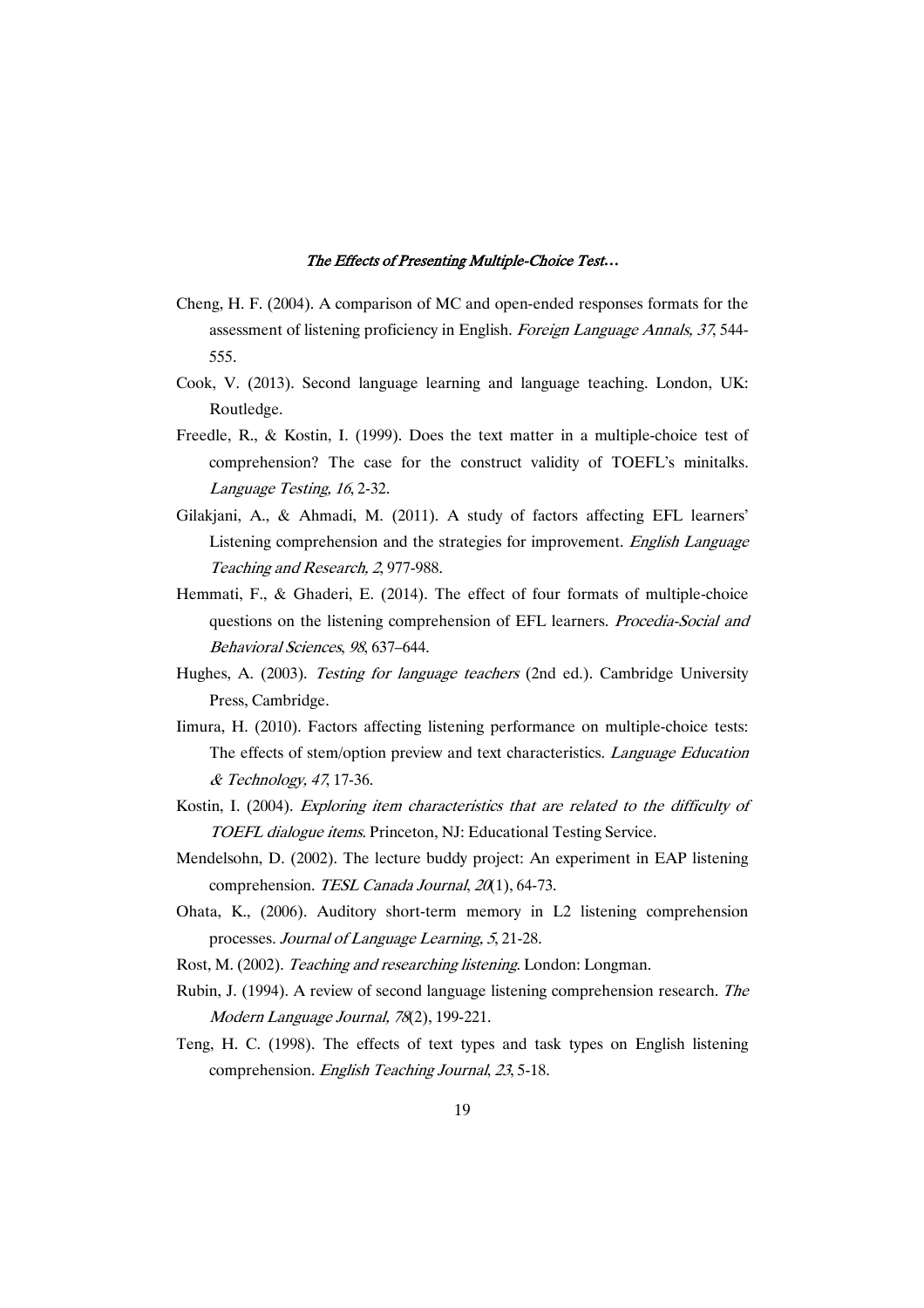- Vandergrift, L. (2003). From prediction through reflection: Guiding students through the process of L2 listening. The Canadian Modern Language Review, <sup>59</sup>(3), 425- 440.
- Weir, C. J. (1993). *Understanding and developing language tests*. Upper Saddle River, NJ: Prentice Hall.
- Weir, C. J. (2005). *Language testing and validation*. London, UK: Macmillan.
- Wolf, D. F. (1993). A comparison of assessment tasks used to measure foreign language reading comprehension. The Modern Language Journal, 77(4), 473-489.
- Wu, Y., (1998). What do tests of listening comprehension test? A retrospection study of EFL test-takers performing a MC task. Language Testing, <sup>15</sup>, 21- 44.
- Yanagawa, K., Green, A. (2008). To show or not to show: The effects of item stems and answer options performance on a MC listening comprehension test. System, <sup>36</sup>(1), 107-122.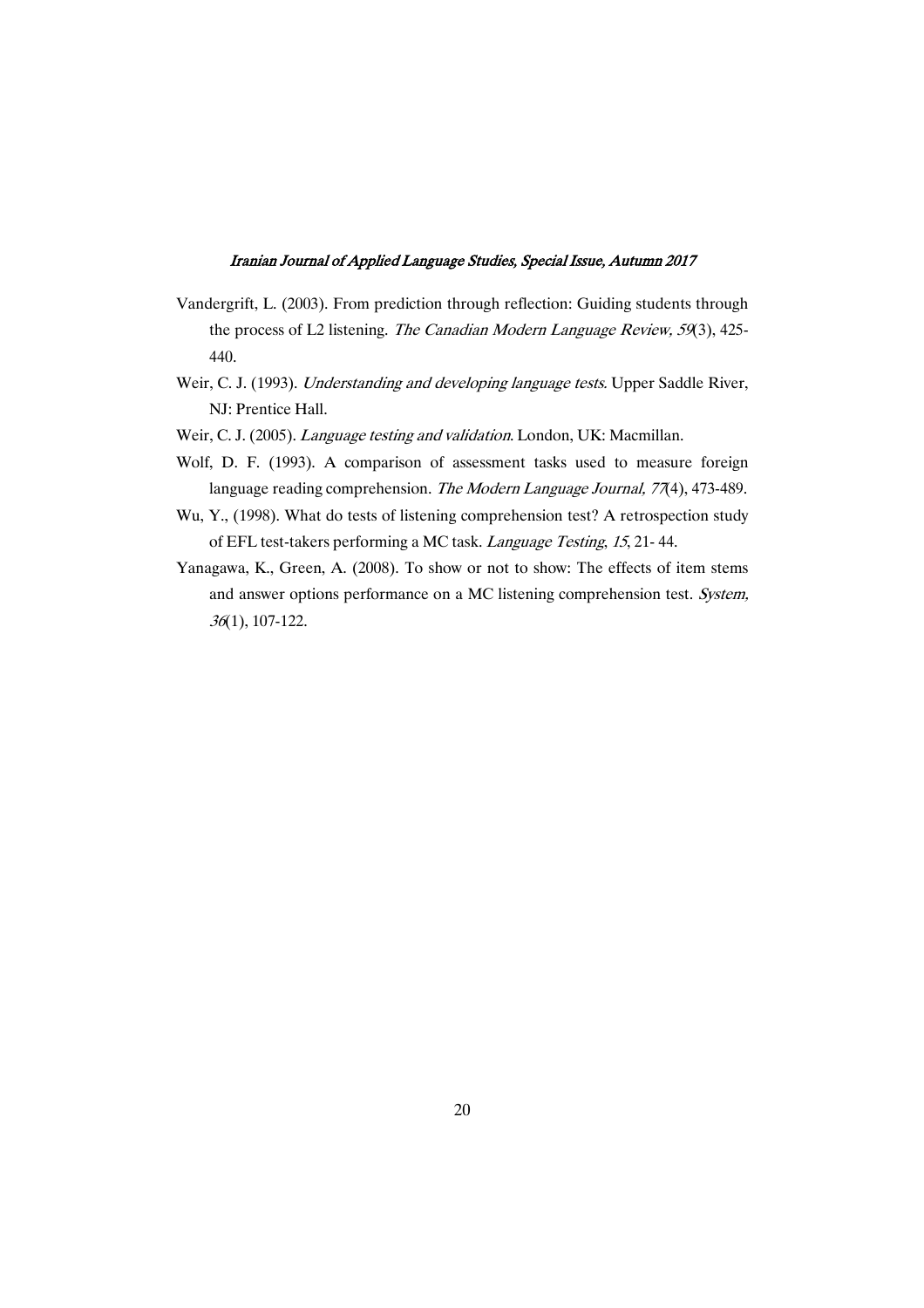# Appendix

### Listening Comprehension Test

- (A) The two classes meet in an hour and a half.
- (B) The class meets three hours per week.
- (C) Each half of the class is an hour long.
- (D) Two times a week the class meets for an hour.

(A) He hasn't yet begun his project.

(B) He's supposed to do his science project next week.

(C) He needs to start working on changing the due date.

(D) He's been working steadily on his science project.

(A)The professor drowned the cells in a lab.

(B)The lecture was long.

(C)The lecturer divided the lecture into parts.

(D)The biologist tried to sell the results of the experiment.

(A)Housing within his budget is hard to locate.

(B) It's hard to find his house in New York.

(C) He can't afford to move his house to New York.

(D)Housing in New York is unavailable.

(A) The boisterous students made the teacher mad.

(B) The teacher angered the students with the exam results.

(C) The students were angry that the teacher was around.

(D) The angered students complained to the teacher.

(A) It's rained unusually hard this year.

(B) There hasn't been any rain for many years.

(C) It's been many years since it rained.

(D)He doesn't like rain.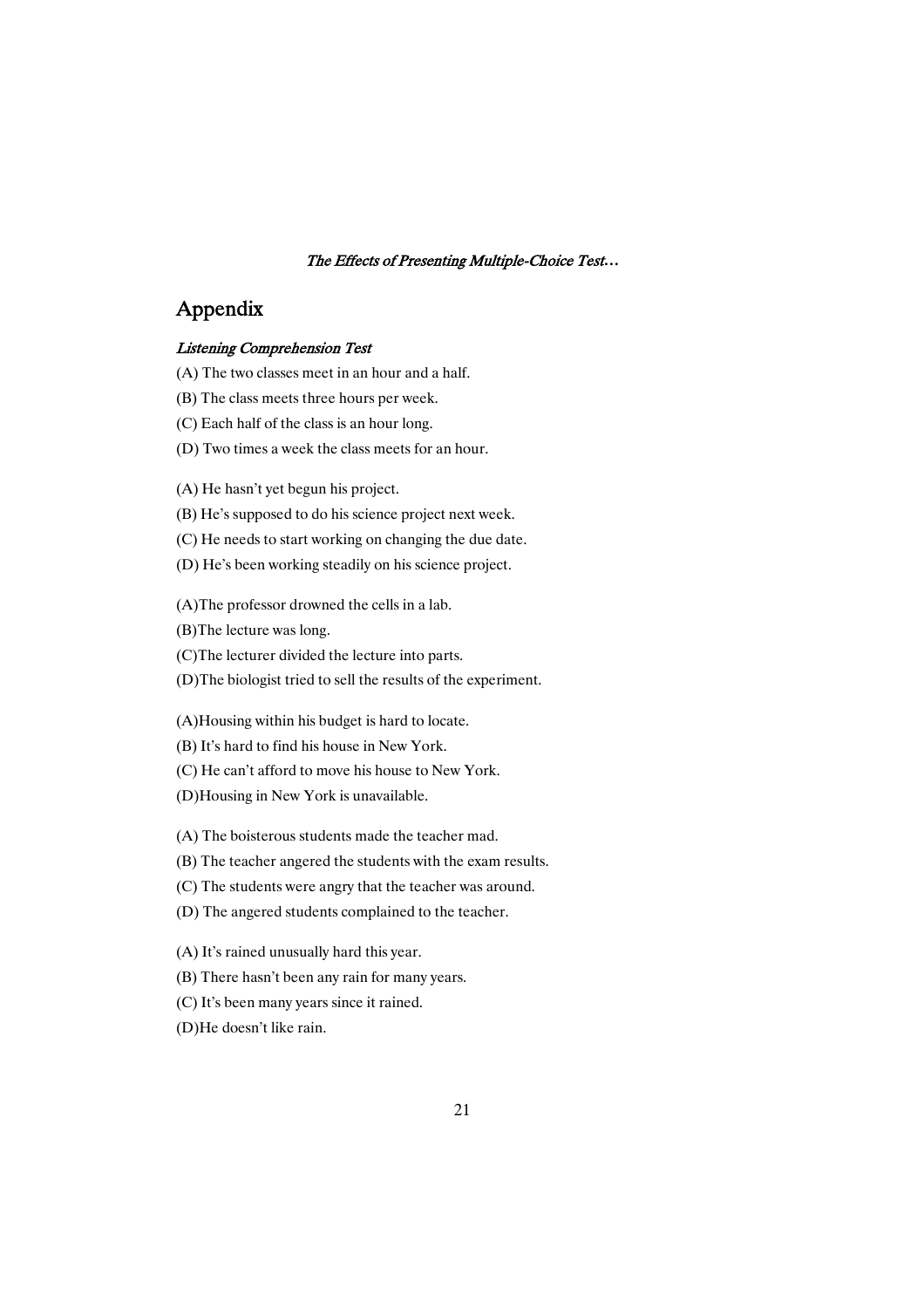- (A) The agent was standing in line with his passport.
- (B) The line to get new passports is very long.
- (C) The woman must wait her turn to get her passport checked.
- (D) He can check her passport instead of the agent.

(A) All the lawyer's preparation did no good.

(B) The lawyer prepared nothing for the case.

(C) It wasn't work for the lawyer to prepare for the case.

(D) The lawyer didn't work to prepare for the case.

(A) He's not really happy.

- (B) The contractor's work was satisfactory.
- (C) He would rather work with the contractor himself.
- (D) He was already contacted about the work.

(A) She'd like some pie.

(B) It's easy to buy it.

(C) The task the man's working on isn't difficult.

(D) It's easier to prepare pie than do what the man is doing.

(A) "I cannot understand you because you speak too fast. Please speak more slowly."

- (B) "I think you should speak more slowly in class. You're speaking very fast."
- (C) "I was wondering if you could slow down a little. I have a hard time following you."
- (D) "I think you speak too fast, so I can't understand you."

(A) "Sorry. I want to buy a new copy."

(B) "I have spilled a cup of coffee over your magazine. Do you still want it?"

(C) "I ruined your magazine so I'll replace it."

(D) "Sorry, Sean, I ruined your magazine. I'll buy you a new copy."

"No, because I want to read it myself."

"Sorry, I'll need it myself this afternoon."

(C) "No, I'm sorry, I can't."

(D) "Sure, here you are."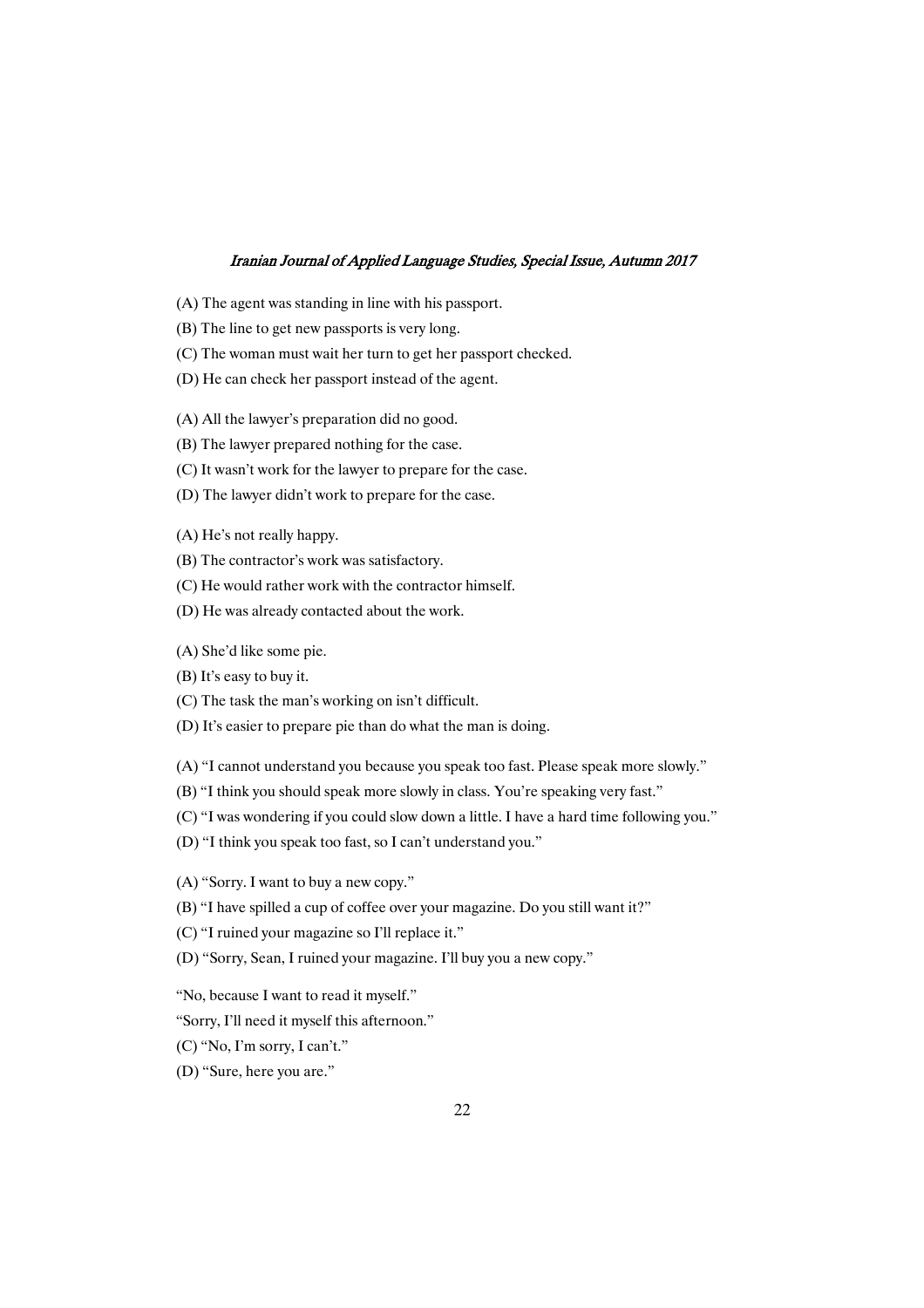(A)"Nikita, I need to go to the doctor this afternoon. Could you possibly take my shift?"

(B) "Nikita, could I go to the doctor this afternoon? I haven't been feeling well."

(C) "Nikita, would you mind taking my shift this afternoon? I'd really appreciate it."(D)

"Nikita, I really haven't been feeling very well. I think I'll go see my doctor this afternoon."

(A) "Sorry, I know I'm late, I had a problem at the office."

(B) "Sorry, I got held up at the office. Have you been waiting long? "

(C) "I got stuck at the office. Sorry to keep you waiting."

(D) "Hey, Jack. How long have you been here? I'm late because I had a problem at the office."

(A) "Well, actually I'm busy now, but how about tonight?"

(B) "I am sorry. I have to go to my parent's house now."

(C) "It is too heavy to move it by myself. Maybe we can get some help later."

(D) "Of course. I'd be happy to give you a hand with that."

(A) "Mark, I'm really sorry to bother you but could I possibly do an interview with you?"

(B) "Mark, I need to do an interview with somebody for class. Could I do one with you real quick?"

(C) "Mark, do you have the time to answer a few questions? It's for a real important class project."

(D) "Mark, I have to get this interview for class done tonight. Could I just ask you a couple of questions?"

(A) "I know, I'm really sorry. I just couldn't get away at work. I'll explain to Professor Johnson."

(B) "Oh, I am sorry. I had to work late yesterday. But I'll just work extra on it now."

(C) "Sorry about that. I guess you'd like me to go and tell Professor Johnson that it's all my fault."

(D) "I had to stay a bit later at work and that's why I did not come yesterday. I really apologize."